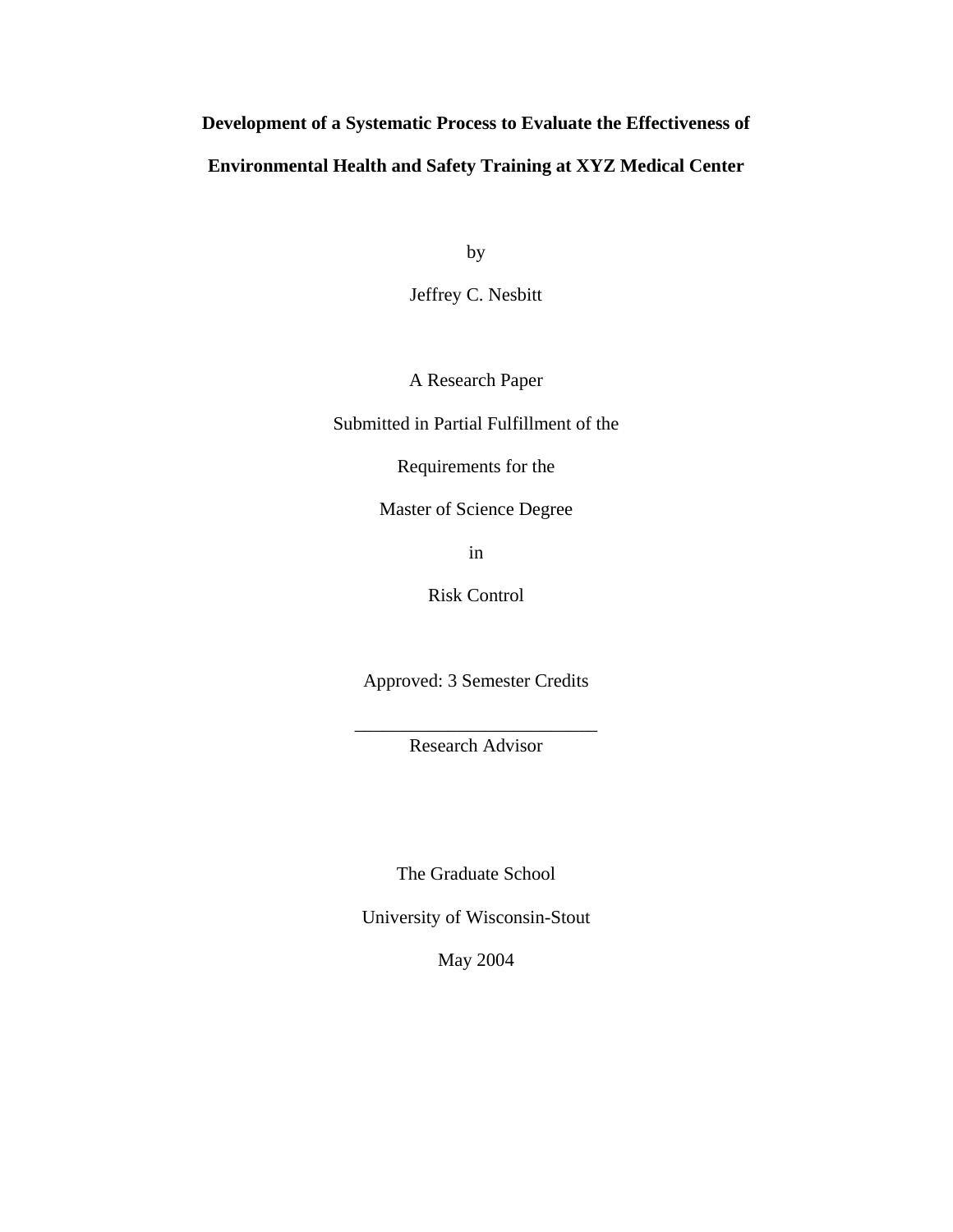The Graduate College

University of Wisconsin Stout

Menomonie, WI 54751

# ABSTRACT

|                                                                                                                                        | <b>Nesbitt</b><br>Jeffrey                                   | C                |               |  |  |
|----------------------------------------------------------------------------------------------------------------------------------------|-------------------------------------------------------------|------------------|---------------|--|--|
| (Author) (Last Name)                                                                                                                   | (First Name)                                                | (Middle Initial) |               |  |  |
| Development of a Systematic Process to Evaluate the Effectiveness of Environmental<br>Health and Safety Training at XYZ Medical Center |                                                             |                  |               |  |  |
| (Title)                                                                                                                                |                                                             |                  |               |  |  |
| Risk Control                                                                                                                           | Dr. Elbert Sorrell                                          | May 2004         | 44            |  |  |
| (Graduate Program)                                                                                                                     | (Research Advisor)                                          | (Month/Year)     | $#$ of Pages) |  |  |
|                                                                                                                                        | American Psychological Association, 5 <sup>th</sup> edition |                  |               |  |  |

(Name of Style Manual Used in this Study)

An effective Environmental Health and Safety (EHS) training program can result in fewer employee injuries and illnesses, better morale, and lower insurance premiums among other benefits. The purpose of this study was to analyze the practices utilized by XYZ Medical Center to evaluate the effectiveness of EHS training with respect to preferred evaluation practices. This was accomplished through a survey, which was sent to staff in the Safety Department at XYZ Medical Center. The survey was created using preferred evaluation practices, which were identified as the Kirkpatrick four level model. This model was modified by subsequent researchers by adding a fifth level called return on investment and renamed the Phillips model.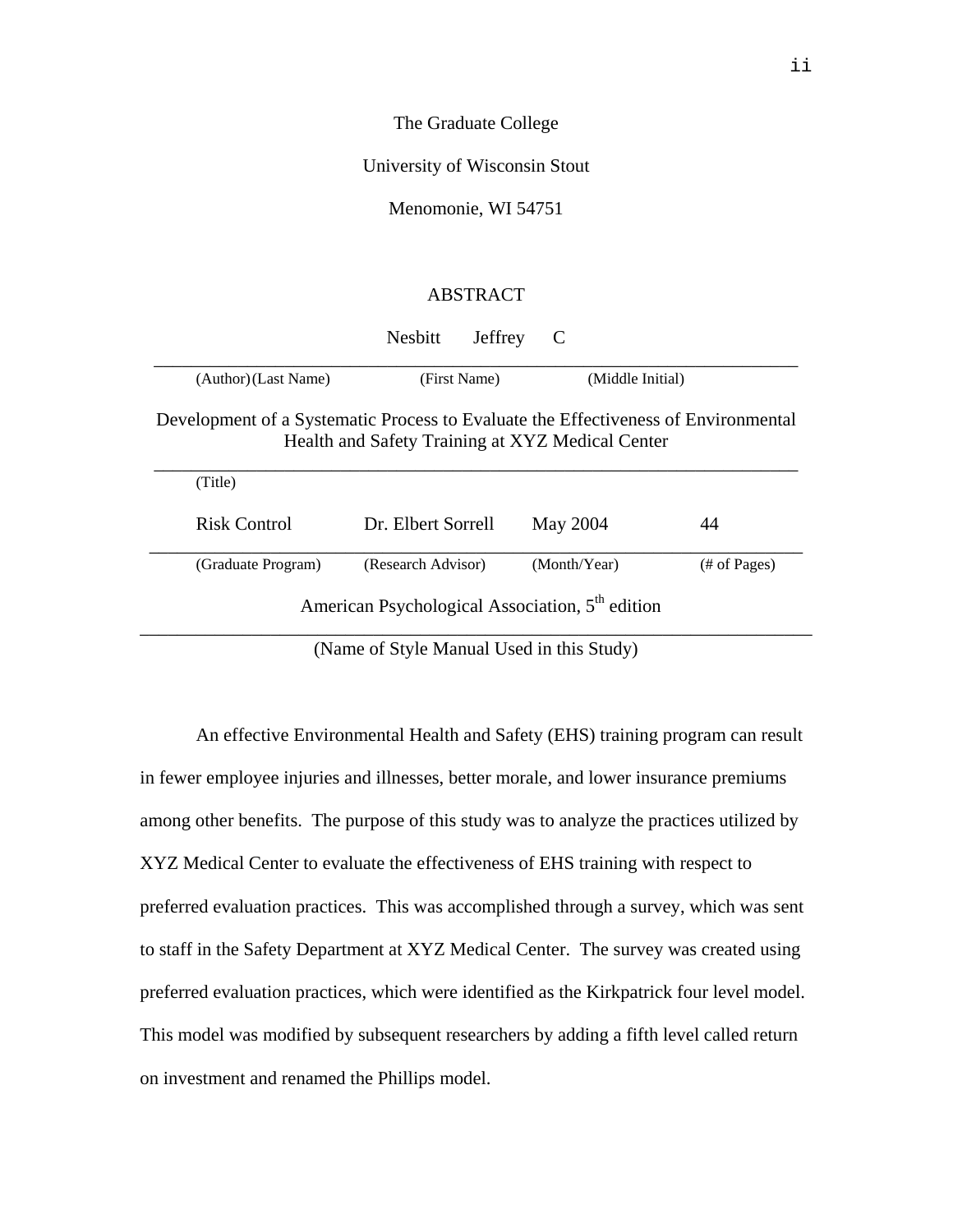The objectives of the study were to:

- 1. Identify preferred training evaluation practices through a thorough literature review.
- 2. Evaluate the extent that EHS trainers at XYZ Medical Center are using preferred evaluation practices.
- 3. Develop a formal EHS training evaluation process for XYZ Medical Center.

It was identified that current EHS training evaluation practices appeared to be inadequate with respect to preferred evaluation practices and a process to evaluate the effectiveness of EHS training programs was presented.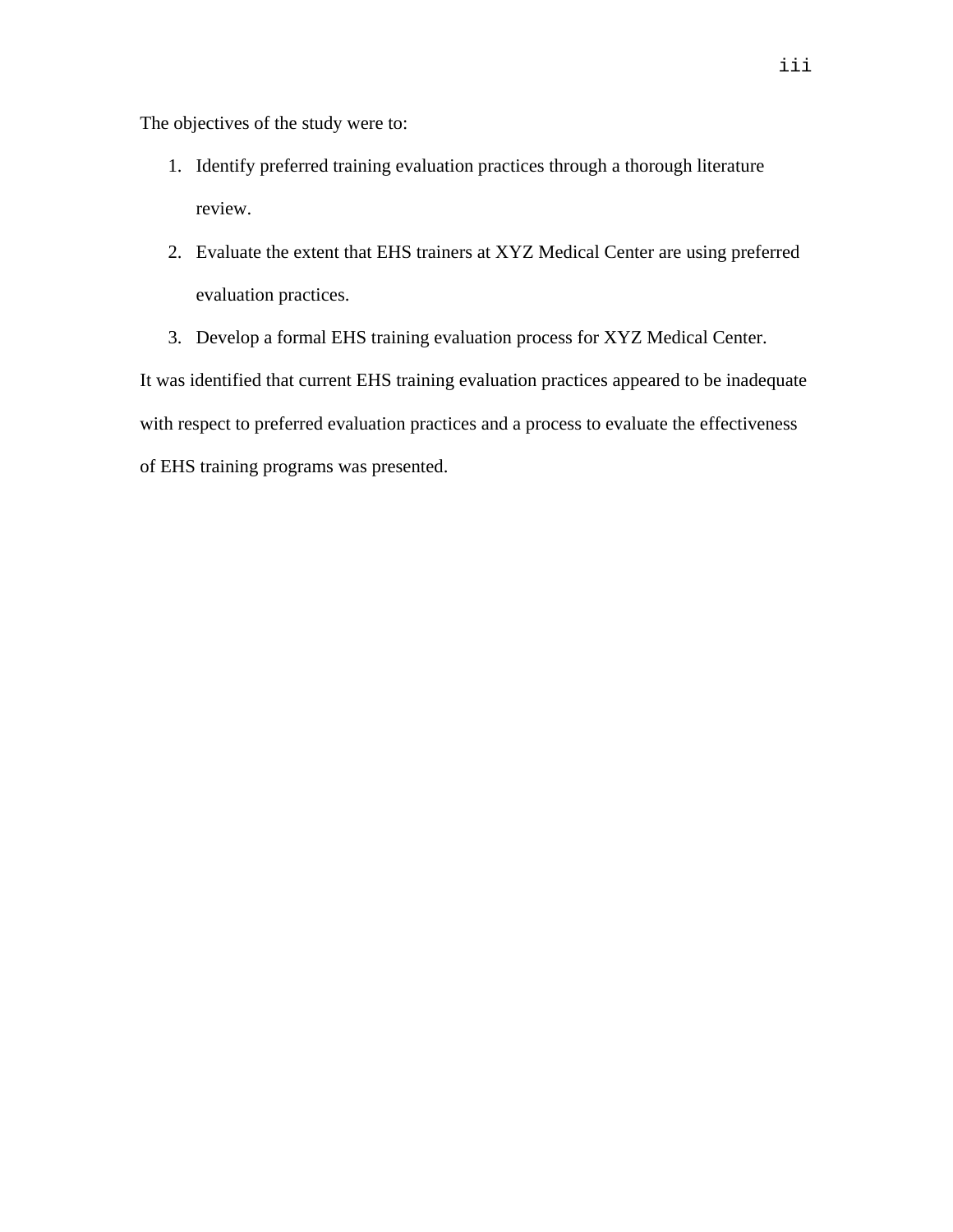| <b>CHAPTER I: INTRODUCTION</b>       |  |
|--------------------------------------|--|
|                                      |  |
|                                      |  |
|                                      |  |
|                                      |  |
|                                      |  |
|                                      |  |
| <b>CHAPTER II: LITERATURE REVIEW</b> |  |
|                                      |  |
|                                      |  |
|                                      |  |
|                                      |  |
|                                      |  |
|                                      |  |
| CHAPTER III: METHODOLOGY             |  |
|                                      |  |
|                                      |  |
|                                      |  |
|                                      |  |
|                                      |  |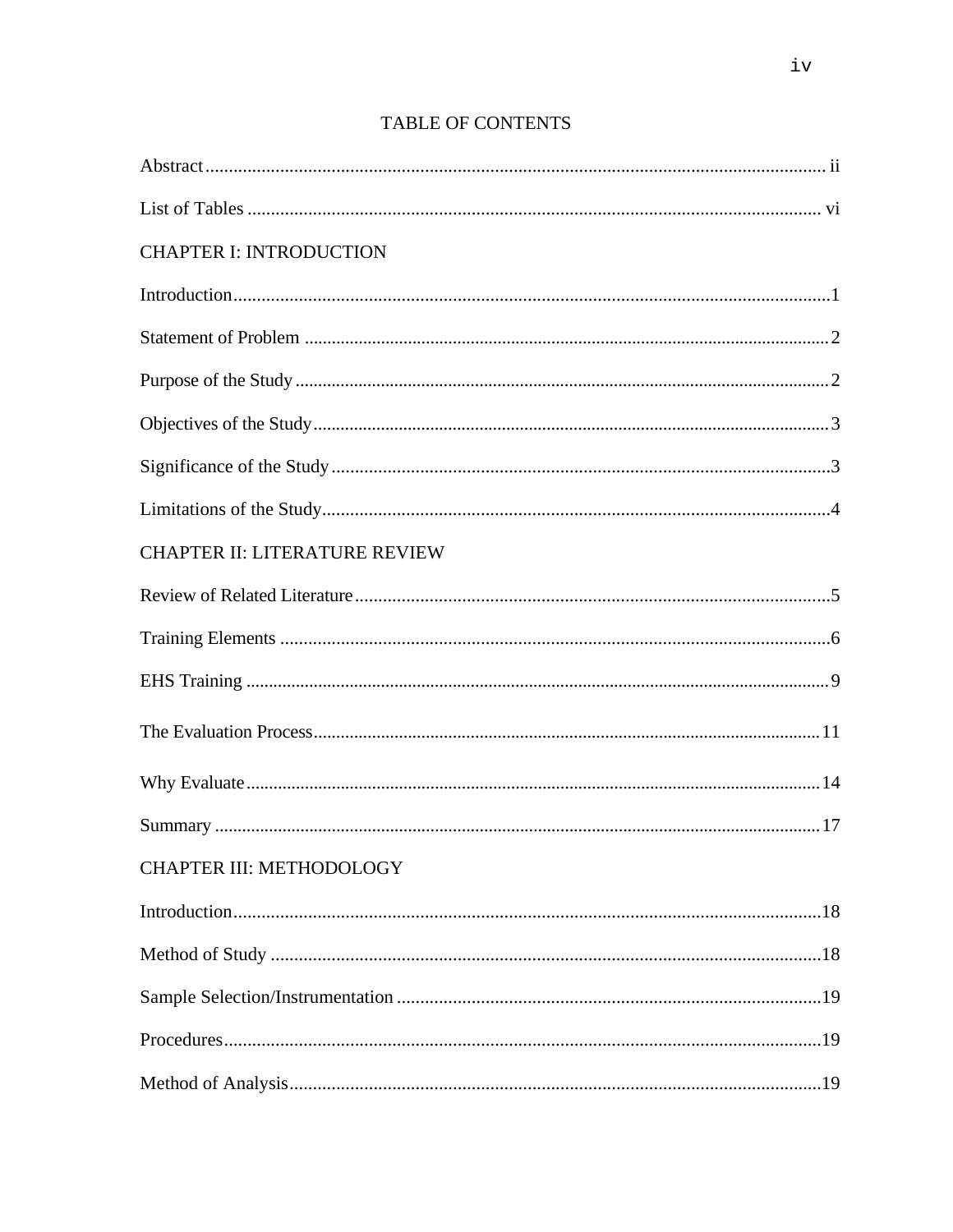# **CHAPTER IV: RESULTS**

| <b>CHAPTER V: DISCUSSION</b> |  |
|------------------------------|--|
|                              |  |
|                              |  |
|                              |  |
|                              |  |
|                              |  |
|                              |  |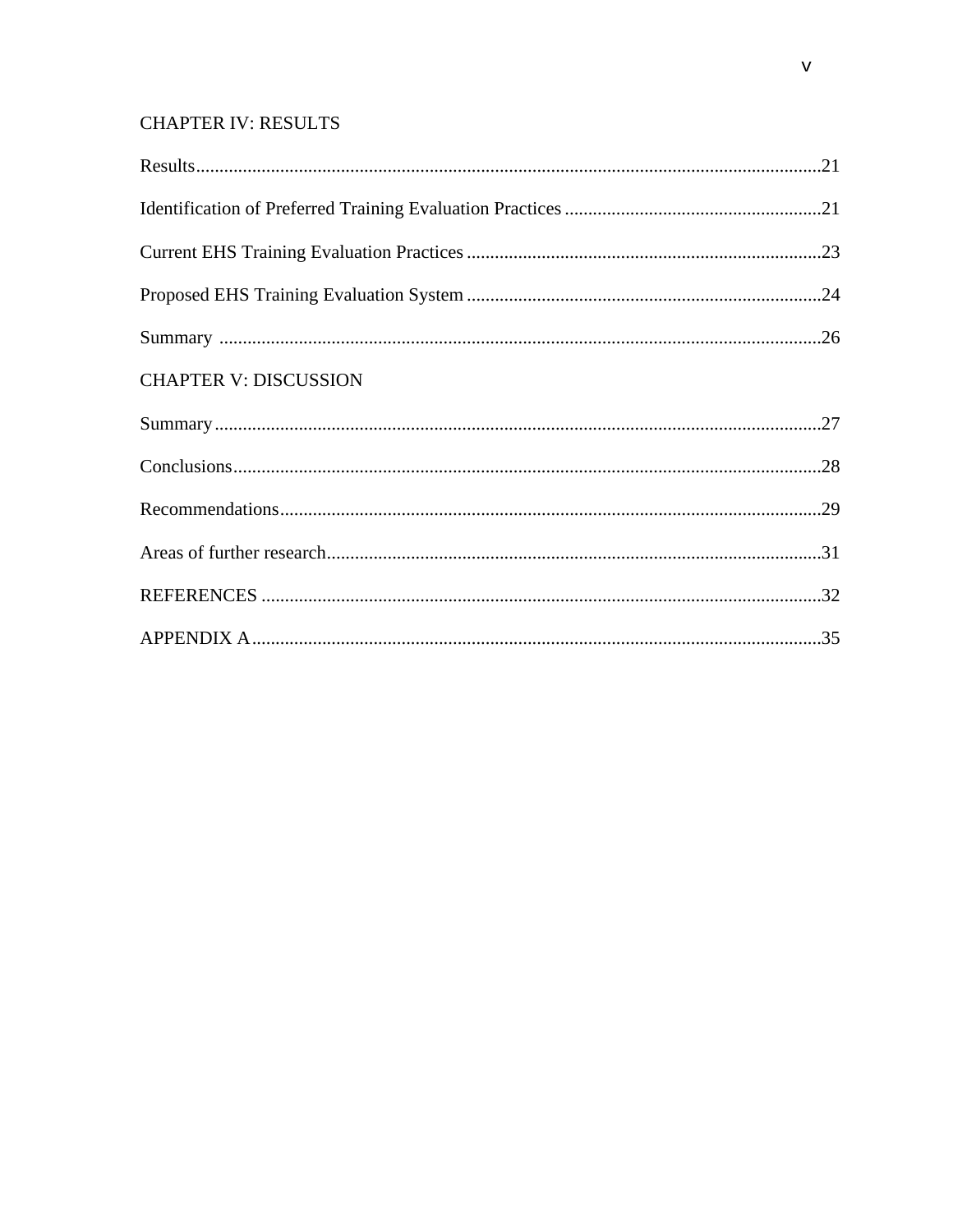# LIST OF TABLES

|  |  | Table II. Measures of EHS Training Evaluation Based on Preferred Evaluation Practices24 |  |
|--|--|-----------------------------------------------------------------------------------------|--|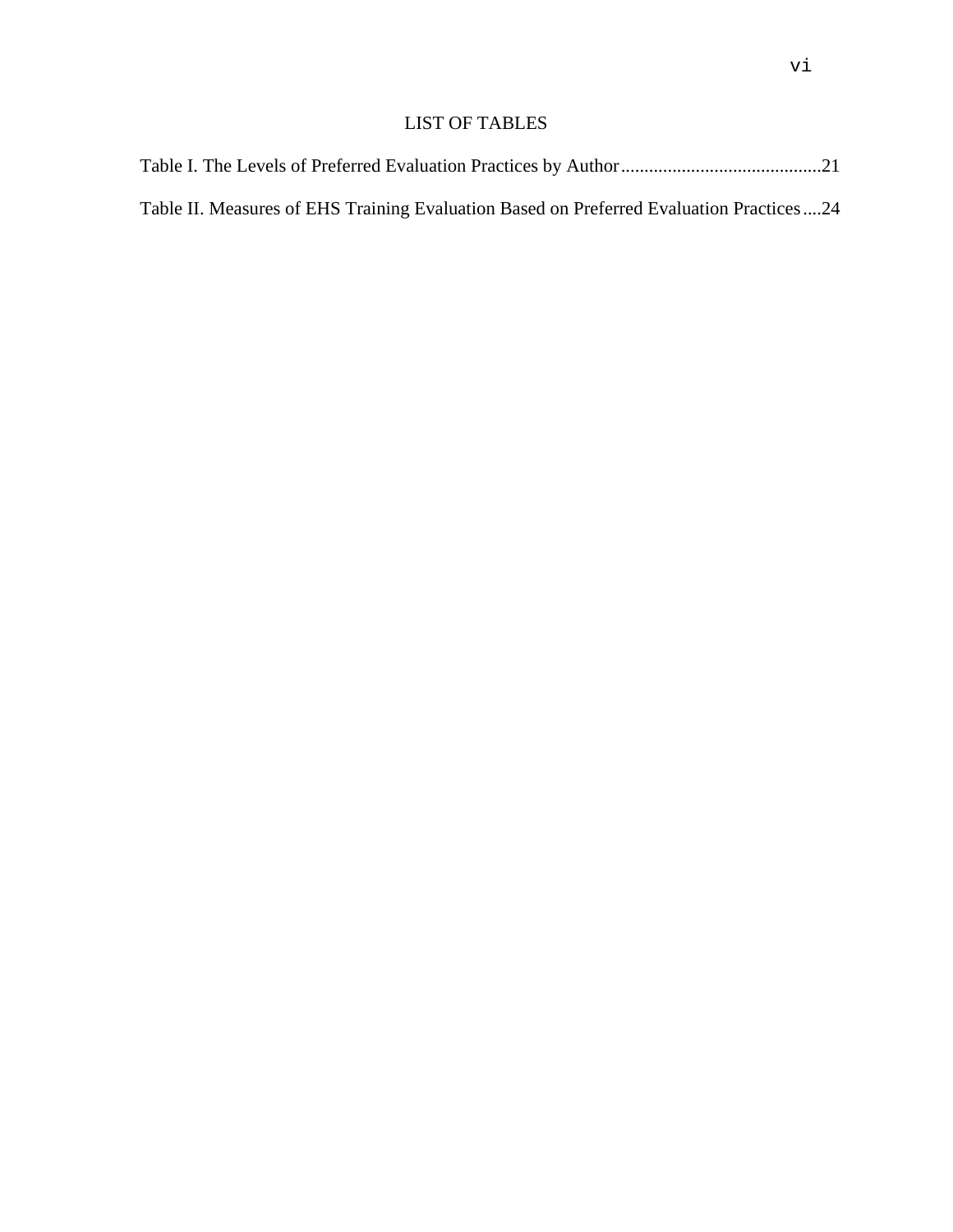# ACKNOWLEDGEMENTS

 A sincere thank you is extended to the faculty of the University of Wisconsin-Stout especially Dr. Elbert Sorrell and Dr. Brian Finder. Heartfelt appreciation is expressed to the staff of the Safety Department at XYZ Medical Center above all to Kelly Classic, Colleen Berg, Cindy Graham, Eric Meittunen, Steven Sobczak, Terry Schoonover, Glenn Sturchio, Mary Vorndran and the Safety Content Experts for their insight and advice.

 Most of all, I would like to thank my family particularly my wife Sandi for her motivation and encouragement throughout this experience.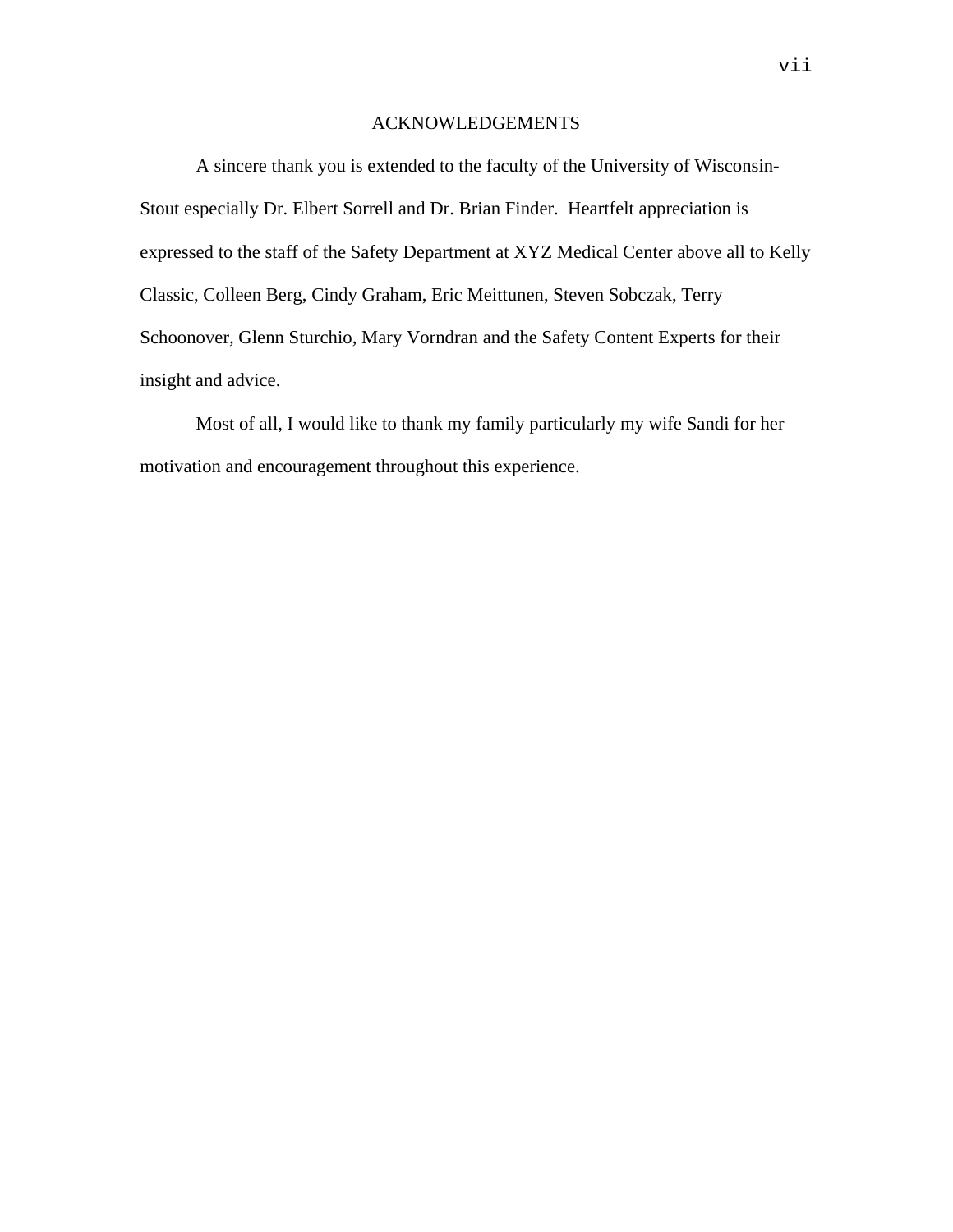## CHAPTER I: INTRODUCTION

The setting of this study was XYZ Medical Center, a large medical facility in Midwestern America. The medical center includes two hospitals with approximately 2,000 hospital beds, 250 research and clinical laboratories, and a large outpatient clinic. To maintain the organization, several support facilities and processes are required. Some of these support facilities include power plants, warehouses, recycling facilities, and a waste incinerator. Nearly 30,000 people are employed at this medical center in a variety of occupations.

Employees at the organization encounter various processes and activities, some of which are potentially hazardous. Environmental Health and Safety (EHS) policies and programs have been implemented to minimize hazards and to assist in compliance with the requirements of accreditation and regulatory bodies. Included in many of these EHS programs are requirements for employee training. The primary methods of delivering EHS training within the organization are through lecture, intranet, CD-Rom, and videos.

The benefits of a high-quality EHS training program are recognized within and outside the organization. The 2003 strategic plan for the organization's safety department lists, "Develop and implement methods to evaluate effectiveness of safety training" as an improvement opportunity (Internal, 2003). A training program evaluation process helps insure that training is being performed correctly and is meeting organizational goals. (Crucefix, 2001) A detailed evaluation will also help justify training costs and enable the organization to calculate return on investment. Evaluating the effectiveness of training can identify areas where training needs improvement and may also provide insight on ways to improve it (Machles, 2003).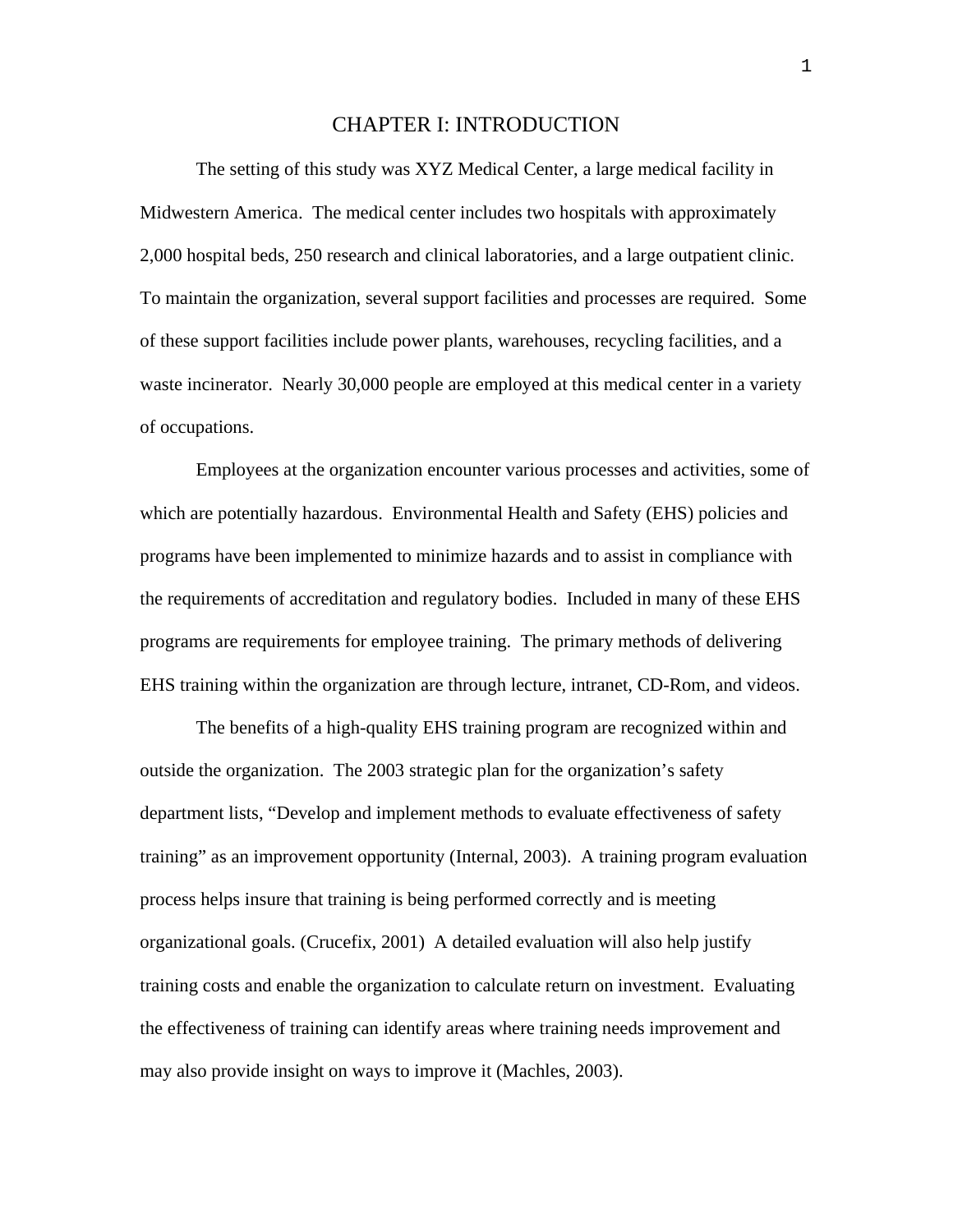Training is a frequently utilized tool in the prevention of injuries because it can be used to develop knowledge, skills, and safe behaviors (Nickols, 2000). Several EHS regulations and accreditation standards require training (Keller, 2003). Some of these standards also require a system to evaluate the effectiveness of the training. Every employee at XYZ Medical Center is required to have EHS training. Many of these individuals have multiple exposures to potential hazards and therefore require training on several EHS topics.

At the time of this study, nineteen mandatory EHS training programs existed for multidisciplinary groups of employees. This number does not include department specific or small scope training topics. Consistent and uniform training evaluation procedures did not exist for these programs.

Even though EHS training is conducted, many accidents and injuries continue to occur, possibly indicative of ineffective training or some other factor not yet determined. This study will attempt to develop a process to evaluate the effectiveness of EHS training, regardless of delivery format, in an effort to meet training objectives designed to increase employee safety.

#### *Statement of the Problem*

The current EHS training system at XYZ Medical Center may not be effective at identifying successful training program components, opportunities for improvement, and techniques to construct successful EHS training programs.

#### *Purpose of the Study*

The purpose of this study was to investigate the practices utilized by XYZ Medical Center to evaluate the effectiveness of EHS training with respect to preferred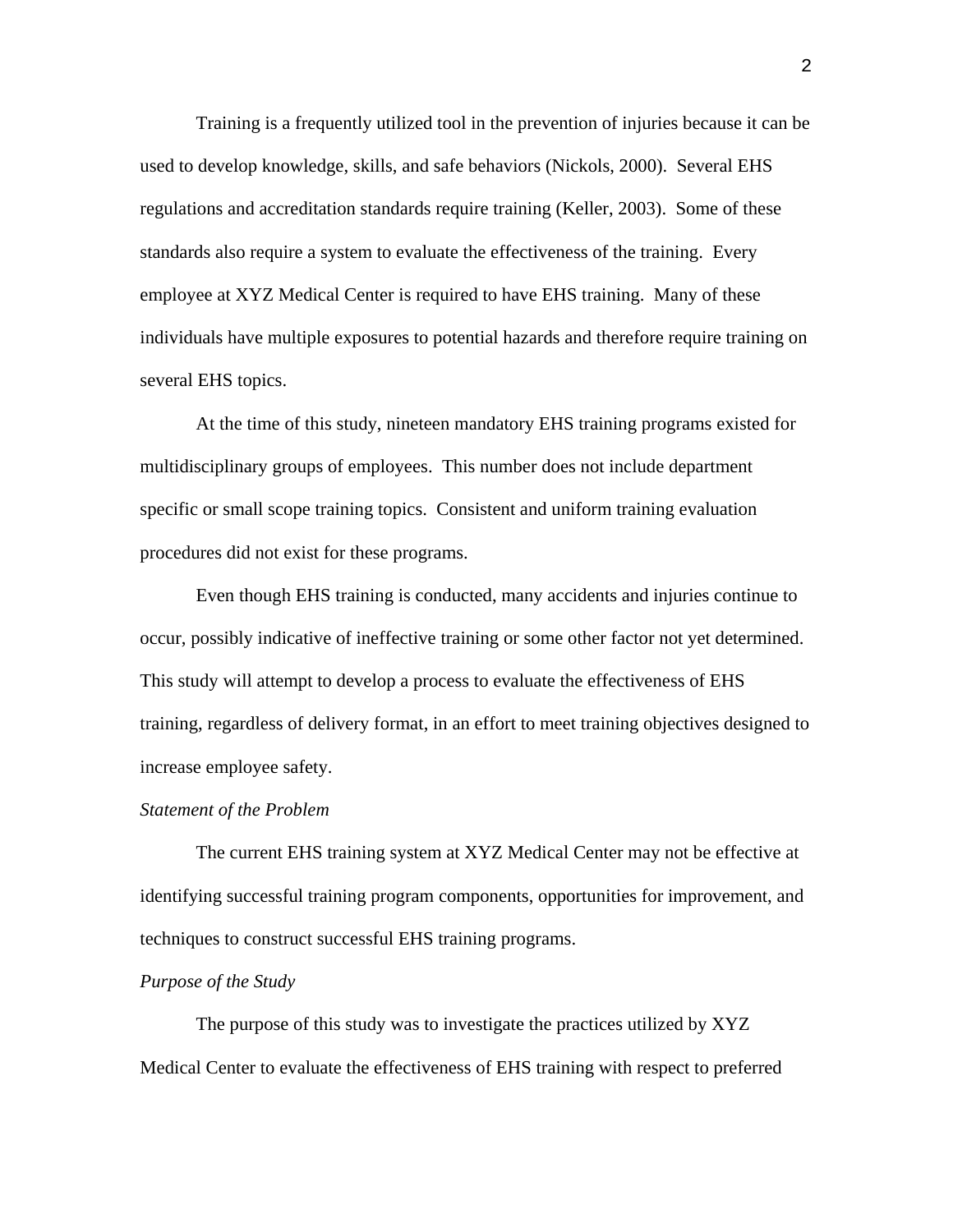evaluation practices. This evaluation will lay the groundwork to begin the process of developing an effective EHS training evaluation system.

## *Objectives of the Study*

The objectives of the study are to:

- 1. Identify preferred training evaluation practices through a literature review.
- 2. Evaluate the extent that EHS trainers at XYZ Medical Center are utilizing preferred evaluation practices.
- 3. Develop a formal EHS training evaluation process for XYZ Medical Center.

#### *Significance of the Study*

Program costs and impact on workplace injuries and illnesses are very important factors in EHS training programs. According to OSHA (1998), resources spent on training are a good investment and that evaluation can give employers the necessary information to determine if the training was effective and should be offered again in the future. Without a system to evaluate the effectiveness of training, the results of ineffective employee safety training programs may not be identified for years (Crucefix, 2002). Spending money on ineffective training programs reduces available capital to invest in effective programs. The United States businesses spent an estimated 54.2 billion dollars on formal training programs in 2002; this was a 2.6 billion dollar decrease from 2001 (Galvin, 2002). Training programs that have evidence of effectiveness will be more insulated from budget cuts and the costs related to training can be more easily justified (Crucefix, 2002).

One of the work teams within the Safety Department at XYZ Medical Center (Occupational Safety Team) tracked the time spent preparing and/or conducting training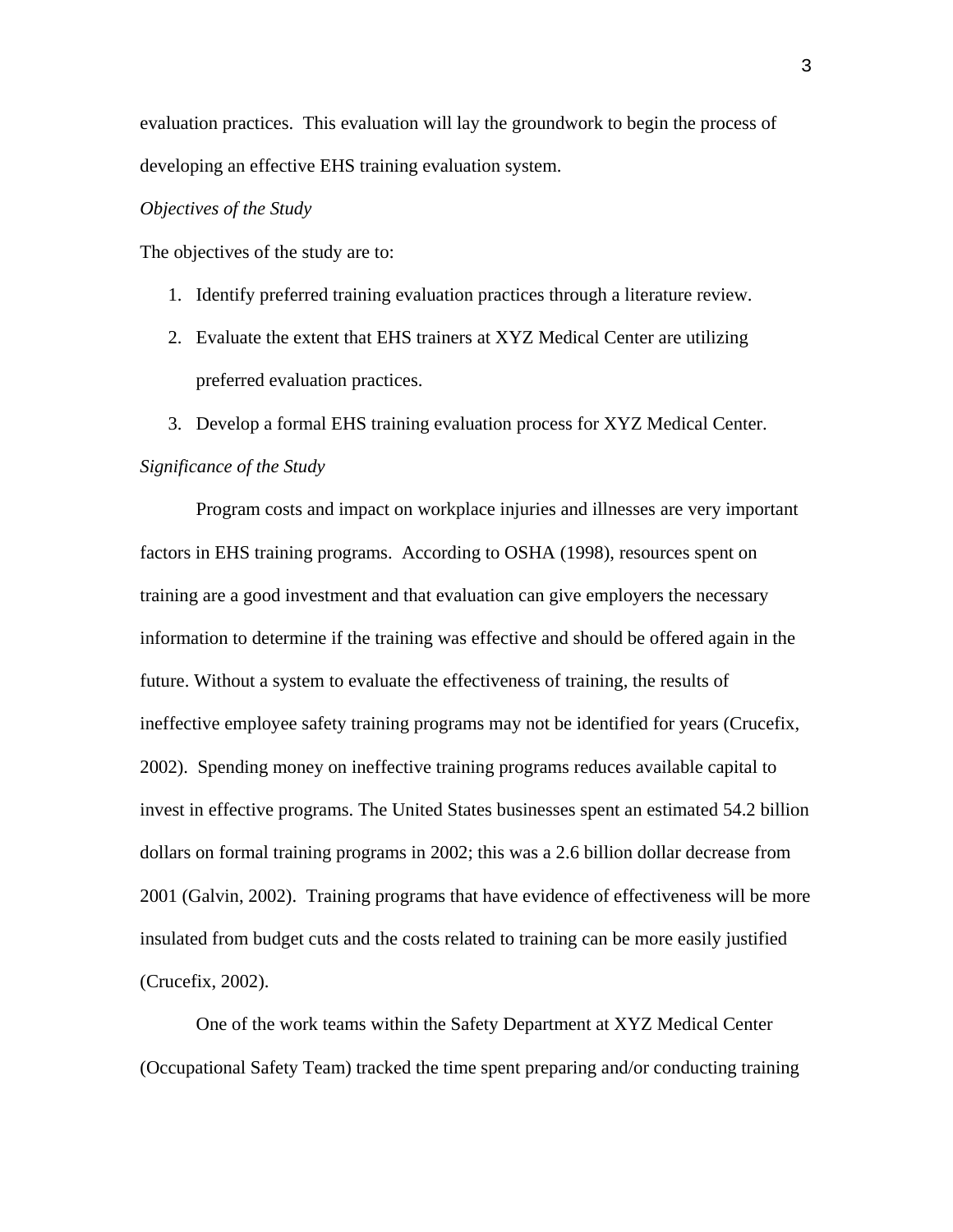during the first quarter of 2004 (Internal, 2004). The results of this exercise averaged over 26 hours or 5.1% of total work-time spent training during the first quarter. It is likely that this team is representative of the training practices for the entire Safety Department throughout the year. If this information is extrapolated onto the entire Safety Department for the year, it is likely that more then \$101,000 will be spent on staff salaries and benefits to conduct EHS training.

#### *Limitations of the Study*

Limitations of the study include:

- 1. Simply evaluating training will not increase safety. The organization will need to use the data as a method to continuously improve the training process, which should lead to a safer work environment.
- 2. Higher-level evaluations gather more beneficial information but require greater effort (Kirkpatrick 1998, Phillips 2002).
- 3. This organization is very large and has limited staff to implement the training evaluation process.
- 4. The subset of the XYZ Medical Center Safety Department that tracked training activities during first quarter 2004 is representative of the group as a whole.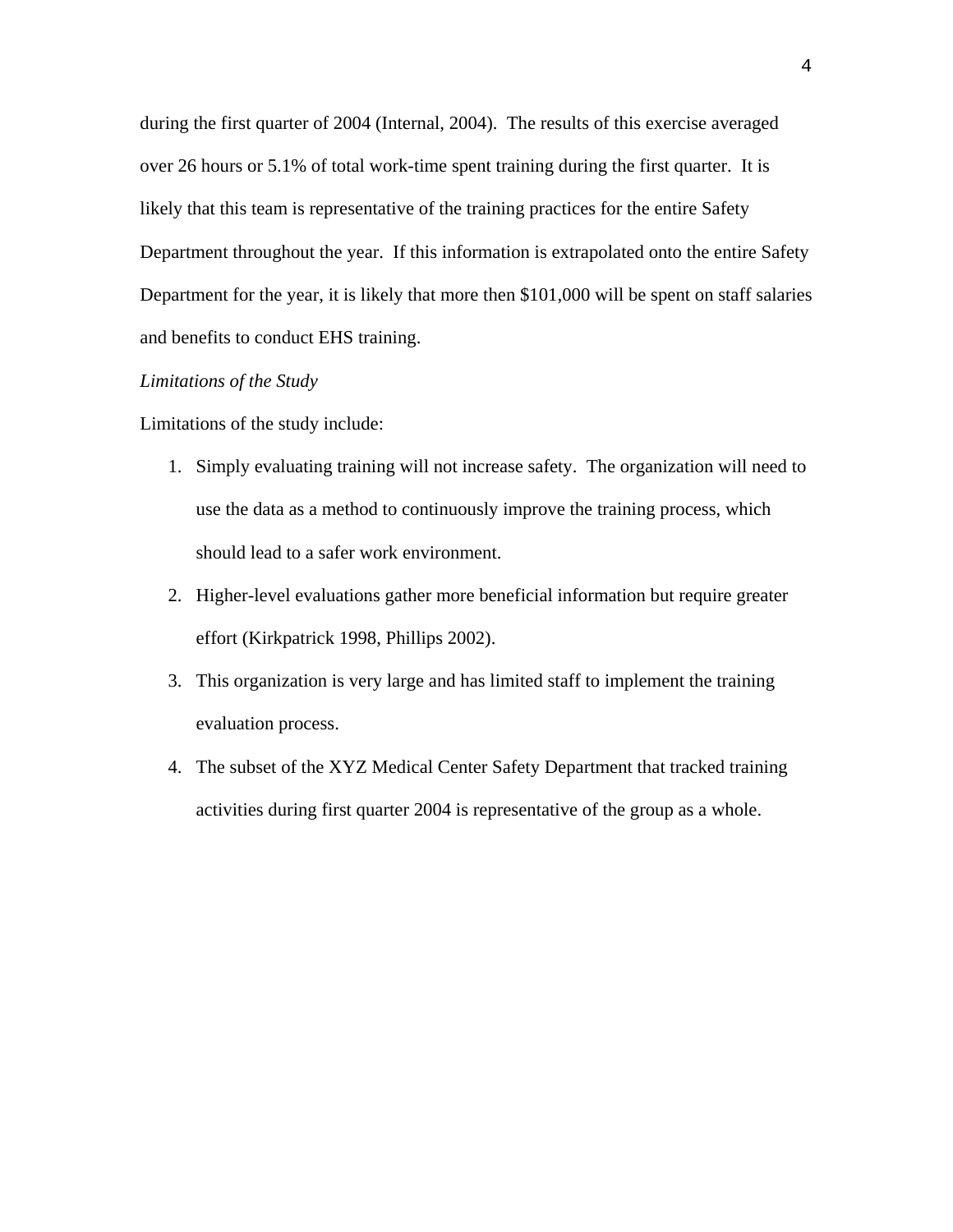# Chapter II: REVIEW OF LITERATURE

# *Introduction*

Training in America boasts a long and remarkable history. The industrial revolution began in the 1700s, and with it, a new focus on worker training emerged. The 1800s brought about a social transformation in the form of moving individuals into the corporate organization and training people to work at specific tasks became a necessity. Beginning in the late 1800s several industrial developments, such as the invention of the electric motor, the internal combustion automobile engine and eventually the assembly line, increased the need for worker training. The National Society for the Promotion of Industrial Education was formed in 1906 and in 1911 Fredrick Taylor published *The Principles of Scientific Management*. The first cars rolled off the assembly line at Ford Motor Company in 1913 followed by the start of World War One in 1914. In 1942, the American Society of Training Directors (ASTD) was formed. The ASTD focused on leading government and business in understanding that learning is the key to competitive improvements for organizations and individuals. In 1959, ASTD published one of the first articles that focused on business outcomes resulting from training written by Donald Kirkpatrick.

Training throughout history has been used for large variety purposes. Bloom (1956) indicates that trainers are able to teach in three domains; knowledge (cognitive), skills (psychomotor), and attitudes (affective). Blooms taxonomy notes that people learn through some interaction with a media. Thomson (2002) indicates that people learn differently based on the media they are subject to and combining the types of training media can increase the comprehension of the training. According to Nickols (2000) some additional purposes of training may include:

5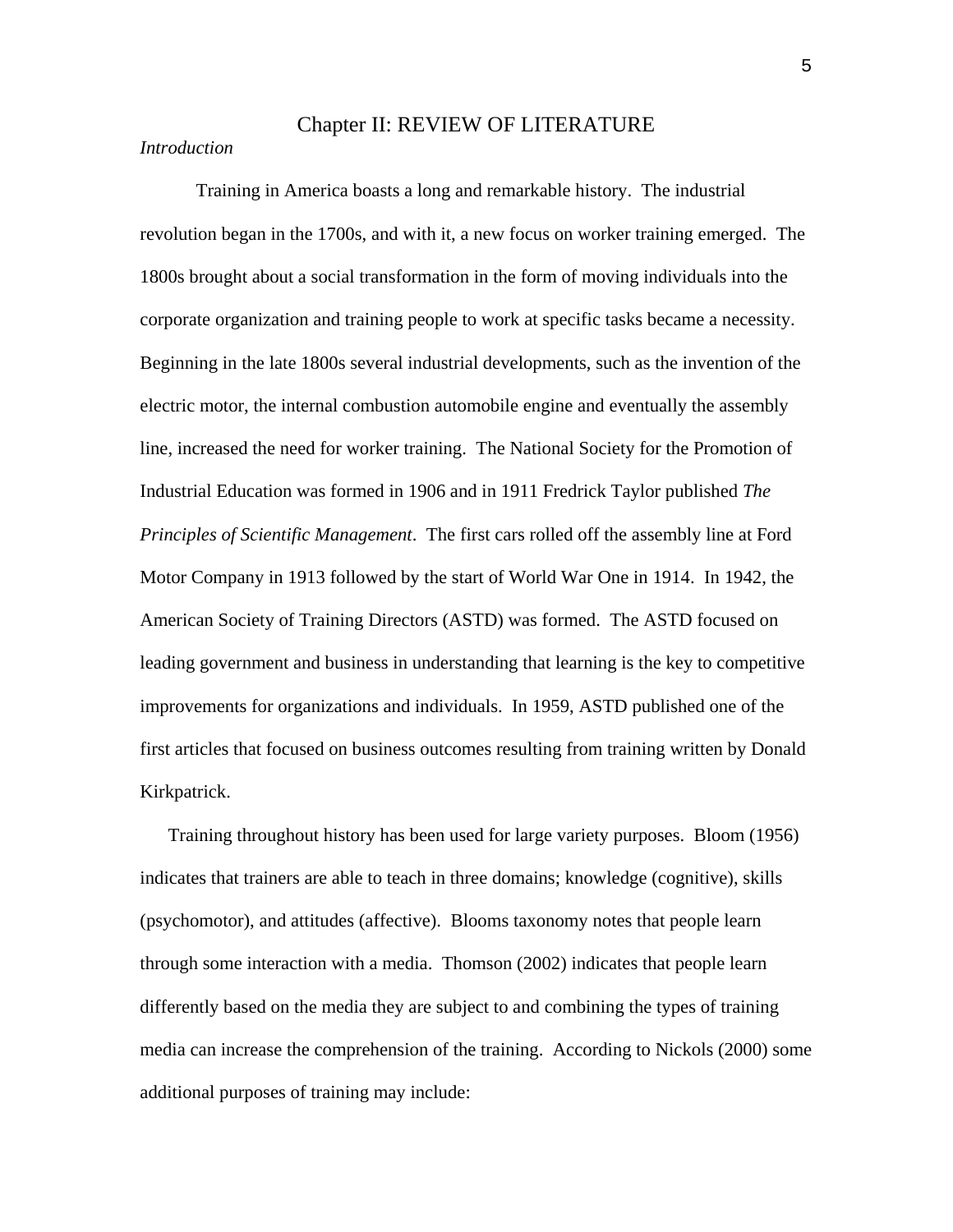- 1. Focusing energy on issues.
- 2. Making work and issues visible.
- 3. Supporting other interventions.
- 4. Legitimizing issues.
- 5. Promoting change.
- 6. Reducing risk.
- 7. Creating a community based on some shared experience.
- 8. Building teams.
- 9. Indoctrinating new staff.
- 10. Communicating and disseminating knowledge and information.
- 11. Certifying and licensing.
- 12. Rewarding past performance.
- 13. Flagging "fast trackers."
- 14. Developing skills

#### *Training Elements*

Several training systems are cited in the literature and all have slightly different views on the elements of an effective training system (Cohen & Colligan, 1998). Three EHS specific training systems were found during a literature search. The three EHS training systems identified were the ANSI, NIOSH, and OSHA systems. The key elements of these systems are outlined below.

The NIOSH system (Cohen et al.)

- 1. Needs Assessment
- 2. Establishing Training Objectives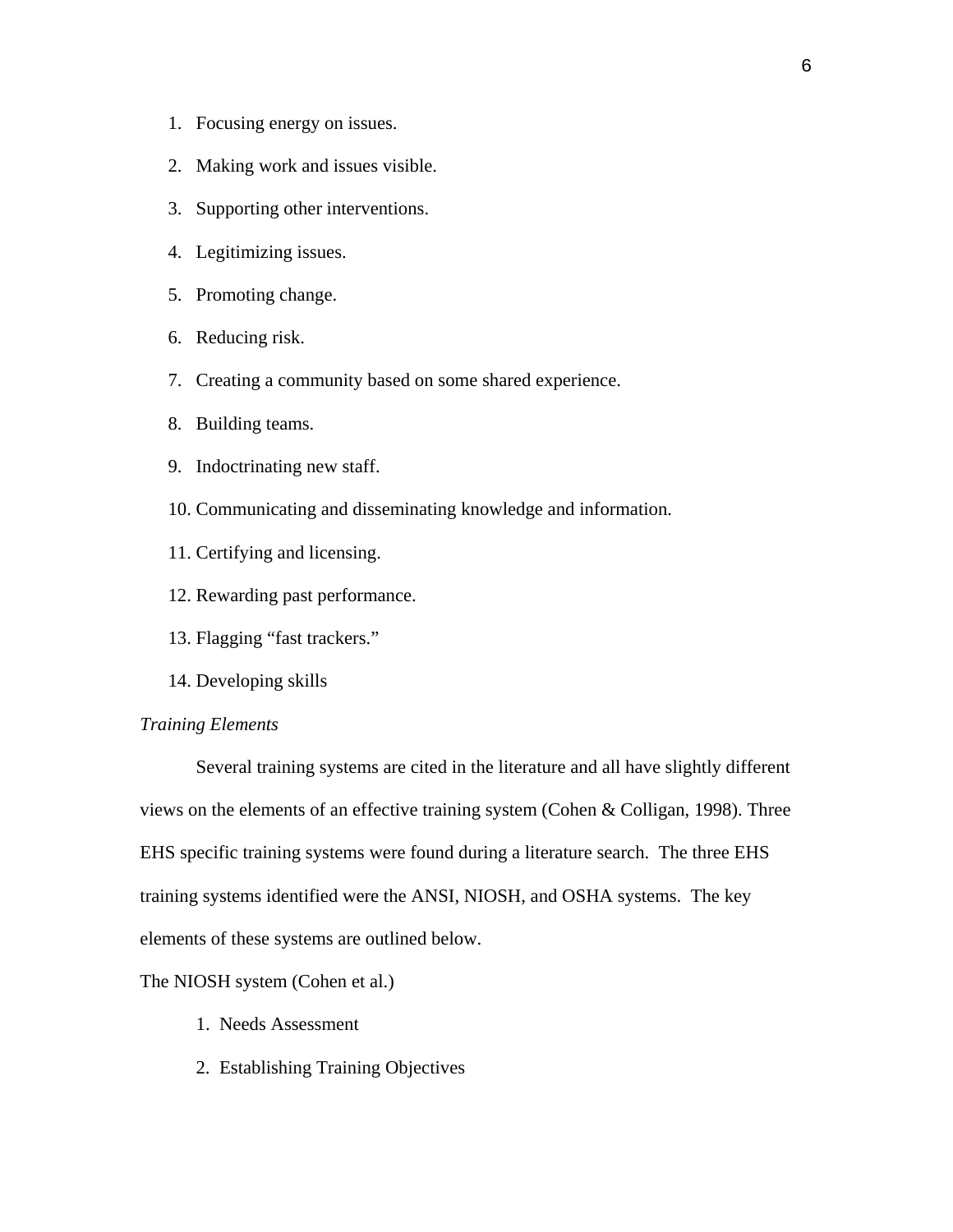- 3. Specifying Training Content and Media
- 4. Accounting for Individual Differences
- 5. Specifying Learning Conditions
- 6. Evaluating Training
- 7. Revising the Training

## The OSHA System (OSHA 1998)

- 1. Determining if Training is Needed
- 2. Identifying Training Needs
- 3. Identifying Goals and Objectives
- 4. Developing Learning Activities
- 5. Conducting the Training
- 6. Evaluating Program Effectiveness
- 7. Improving the Program

The ANSI Z490.1-2001 standard: Criteria for Accepted Practices in Safety, Health, and

#### Environmental Training

- 1. Training Program Administration and Management
- 2. Training Development
- 3. Training Delivery
- 4. Training Evaluation
- 5. Documentation and Record Keeping

All three of these systems have similar fundamental or key elements. The key elements identified include a series of five components: needs assessment, learning objectives, presentation of training, evaluation of effectiveness, and process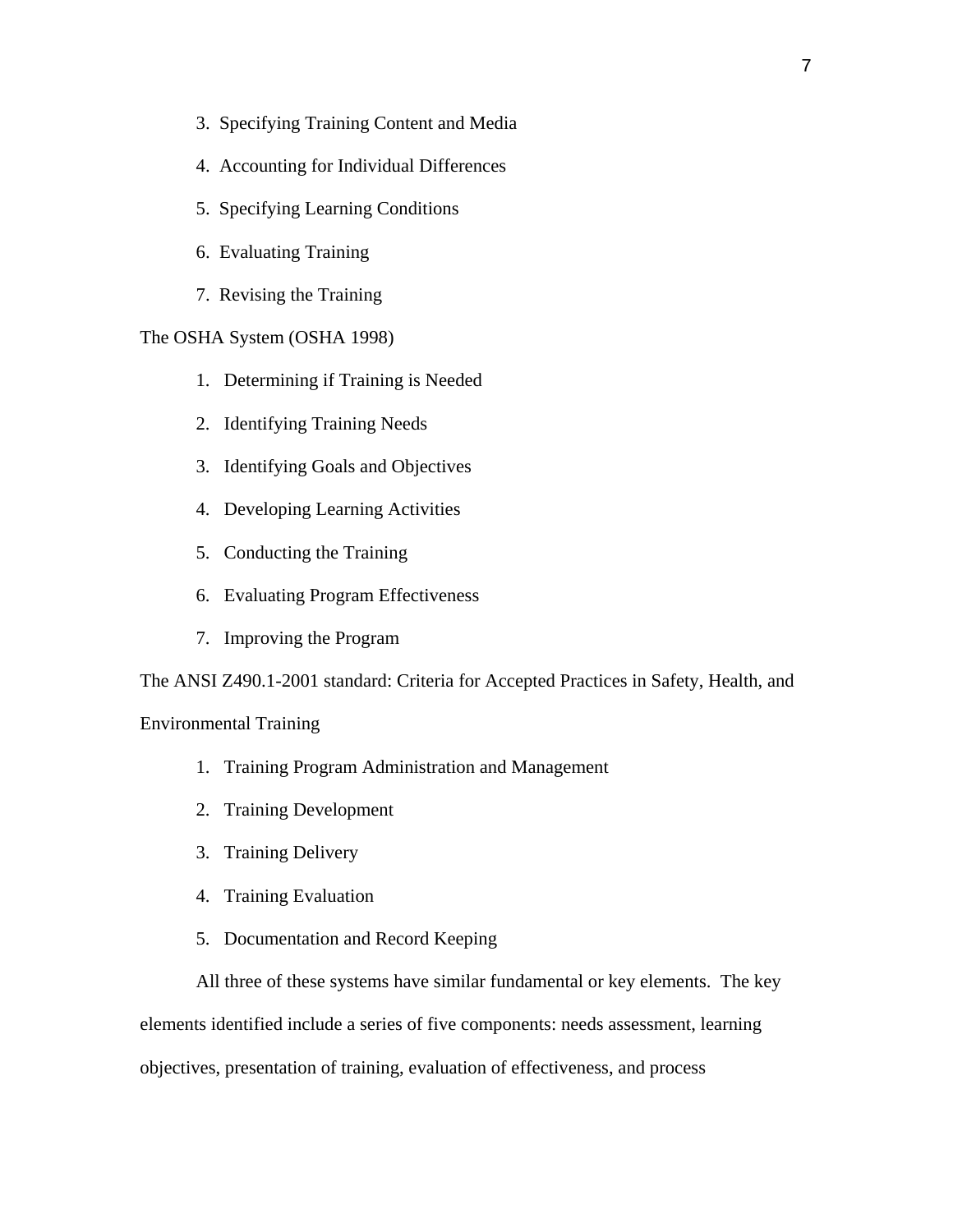improvement. These five components are reviewed in the following paragraphs. The evaluation of effectiveness component is given its own section titled "The Evaluation Process."

A needs assessment is the first step for any program design (Phillips, 1997). If a program is going to be effective, it must meet the needs of the participants (Kirkpatrick, 1998). Various techniques can be used to access needs (Leatherman, 1990). The process consists of using interviews or surveys of essential people in the training process and reviewing pertinent regulations to identify needs. According to Newton (2002), these requirements can be identified by answering four questions; Is the training a one time event or is refresher training required, How long should the training sessions last, and what topics are required to be covered. The result of the needs assessment should be a description of the performance and/or regulatory compliance deficiencies of the intended audience. The data collected from the needs assessment should be tabulated and presented in a practical format.

 Once the training requirements have been determined through a needs assessment, the second element is finalizing the goals and objectives of the training (Newton, 2002). According to Kirkpatrick (1998), objectives should be set for three different aspects of the program. The three aspects include: what you are trying to accomplish, behaviors you want supervisors and managers to exhibit in order to accomplish the results, and the knowledge, skills, and attitudes you want participants to learn in the training program.

 The third element in the training program is the actual presentation of the training. To be effective, the training presentation should address how people learn. According to Brauer (1994), the training should address the principles of learning addressed in this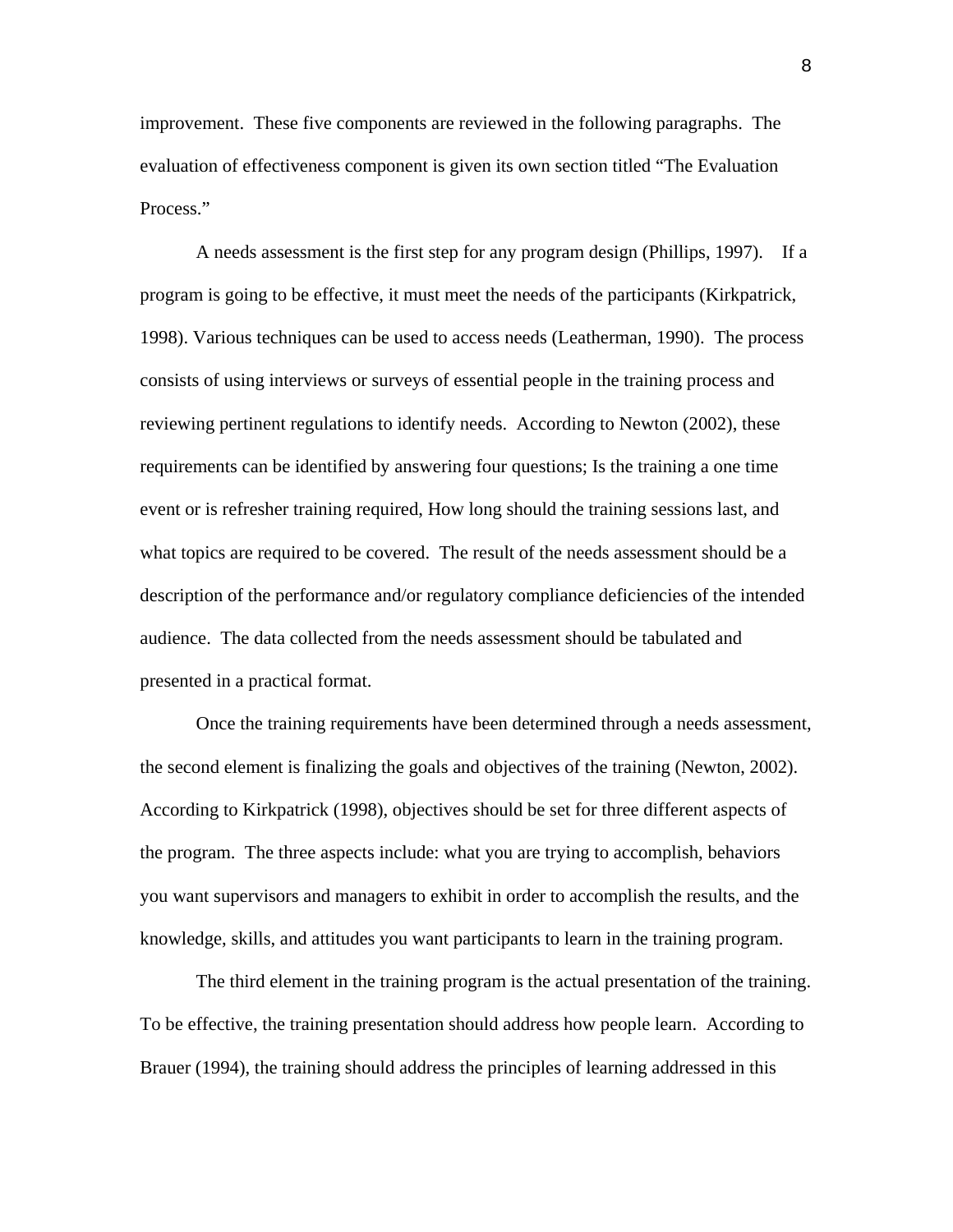paragraph. The training should stimulate multiple senses such as visual and auditory depending on the required input rate of the material and should fit the individual needs of the participants. The objectives should be stated clearly and the content presented logically in the proper sequence. Principles should be taught with procedures to help employees retain knowledge longer. The entire process should initially be taught followed by specific details. The trainees should have time to practice any skills that are being taught but the practice sessions should be kept short. If performance is the goal, participation should involve all trainees. The trainees should know how they are doing throughout this process and the correct performance should be rewarded. Trainees will perform better if they are interested and challenged. Any simulations should duplicate the actual conditions as realistic as possible. The unique or unusual material will be retained longest but opportunities for relearning will help sustain knowledge (Brauer, 1994).

The fourth key element in the training program is the evaluation process, which will be discussed in detail in the next section titled, "The Evaluation Process." The fifth key element in the training program is process improvement. If it is clear that the employee's level of knowledge or skill did not reach expectations it may be necessary to revise the training program. According to OSHA (1998) answering four questions will assist in improving the training program; were parts of the content already known, what material was confusing or distracting, was anything missing from the program, and what did the employees learn or fail to learn from the program.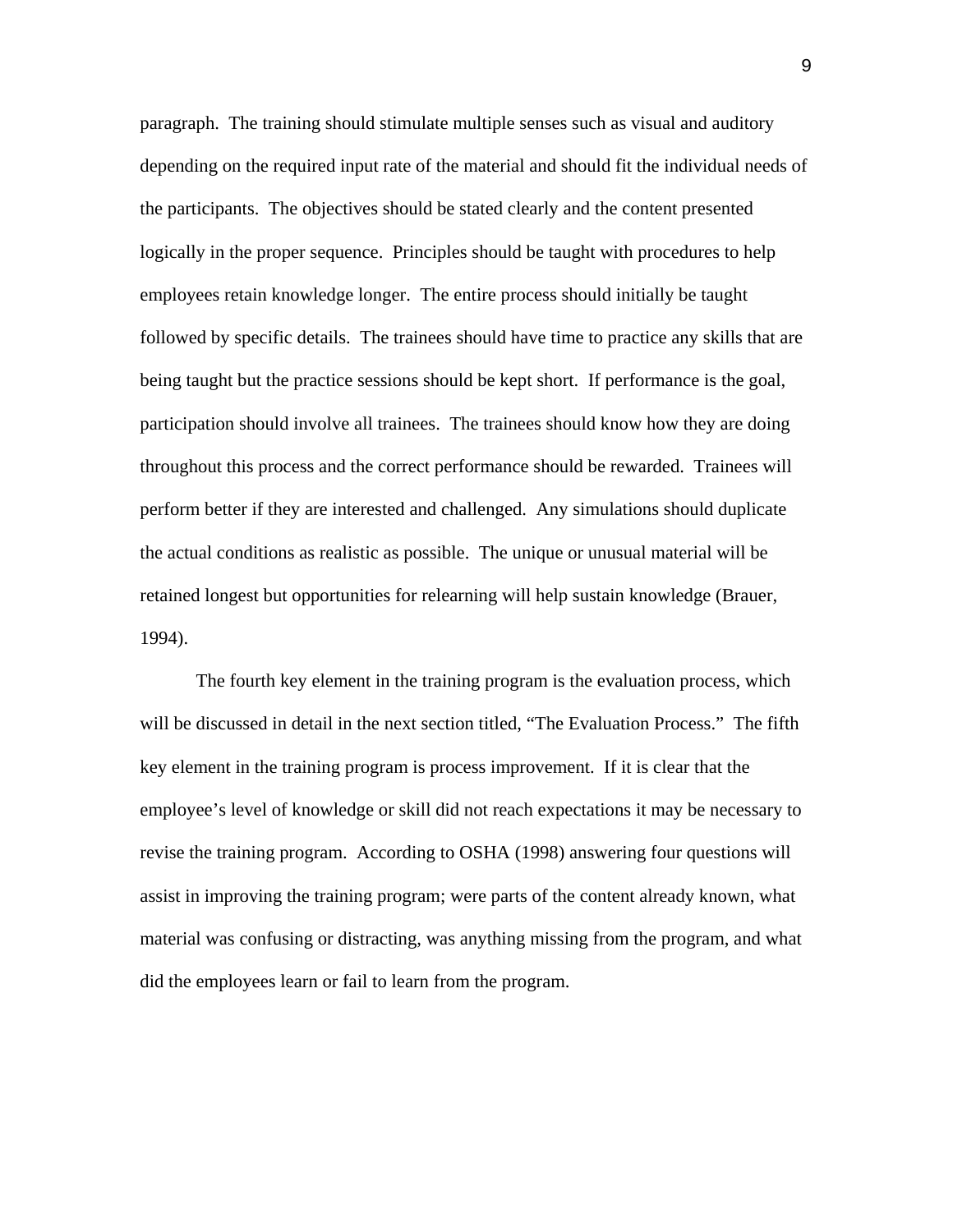#### *EHS Training*

 According to the US Bureau of Labor Statistics (BLS, 2004) in 2001, 5,915 work-related fatalities occurred, excluding the 2,886 work-related fatalities that resulted from the September eleventh terrorist attacks. In 2002, 5,524 work-related fatalities and 4.7 million nonfatal injuries and illnesses were reported by businesses in the United States (BLS, 2004). These workplace injuries not only affect the health of employees but these injuries affect income. The National Safety Council reports that work injuries cost Americans \$131.2 billion in 2000; this collectively exceeds the combined profits of the top thirteen Fortune 500 companies (2000).

 Training is frequently used as an injury prevention technique (Nickols, 2000). According to OSHA (1998), training is time and money well spent and the employer should regard it as an investment rather than an expense. Effective EHS training can result in fewer injuries and illnesses, better morale, and lower insurance premiums, among other benefits. OSHA (1998) indicates that if ignorance of hazards is a contributor to accidents and injuries, then training will help provide a solution. In a NIOSH sponsored literature review, overwhelming evidence of increased knowledge of job hazards, safer work practices, and many other positive outcomes were identified (Cohen & Colligan, 1998).

 Robotham (2001) indicates that workers without EHS training are at high risk for workplace injuries and illnesses and that ineffective training may lead to death, injury, and lost profits. For these reasons, several EHS regulations and accreditation standards require training (Keller, 2003). NIOSH indicates that more than 100 OSHA standards for hazard control in the workplace contain requirements for training aimed at reducing risk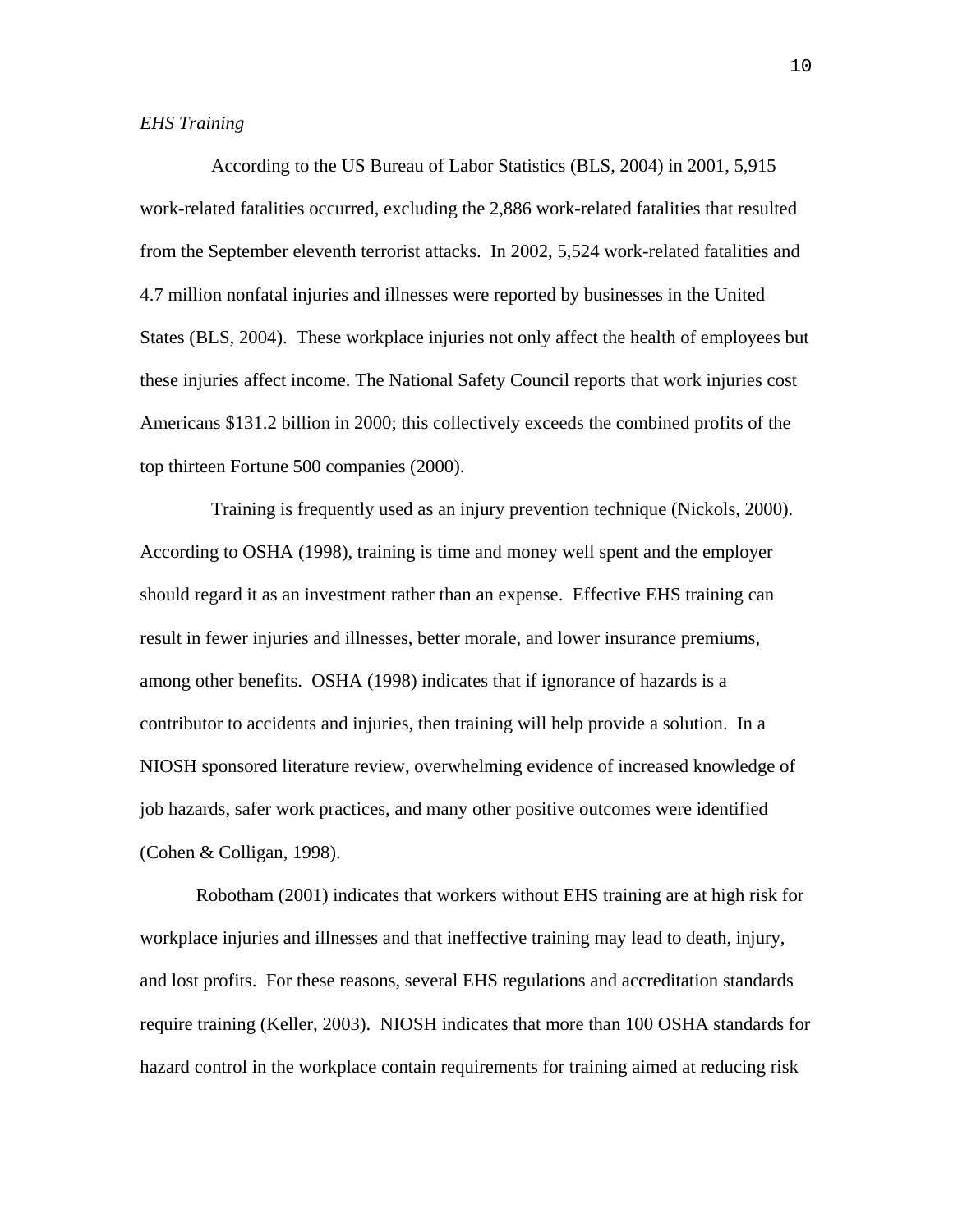factors for injury or disease (Cohen & Colligan, 1998). Some of these and other EHS standards also require a system to evaluate the effectiveness of the training.

# *The Evaluation Process*

Several training evaluation systems were identified during the literature search phase of research. The most frequently occurring training evaluation systems were the CIPP Model, Kaufman's five levels, the Kirkpatrick model, and Phillips five levels. (Phillips, 1997). The CIPP model is an acronym for the four basic types of evaluations in the model. Context, Input, Process, and Product are the four evaluations in the model. The context evaluation in the CIPP model refers to evaluating the appropriateness, social acceptability, and adequacy of the program objectives. The input evaluation refers to evidence and support of the program. In the input evaluation, support could be theoretical or empirical in nature. The CIPP process evaluation step is designed to evaluate the success of the implementation process and how well implementation procedures were followed. The final step in the process, product evaluation, is designed to evaluate the knowledge, skills, abilities, behavior change, and the satisfaction of the participants (Matthews, 2001).

Kaufman's five levels is a revision of Kirkpatrick's four levels, which moves beyond the organization and attempts to measure advancement of the society and surrounding environment (Phillips, 1997). The evaluation system used in this study is the Kirkpatrick/Phillips model. According to an ASTD benchmarking forum, 67 percent of multinational companies that conduct evaluations use the Kirkpatrick model (Santos  $\&$ Stuart, 2003).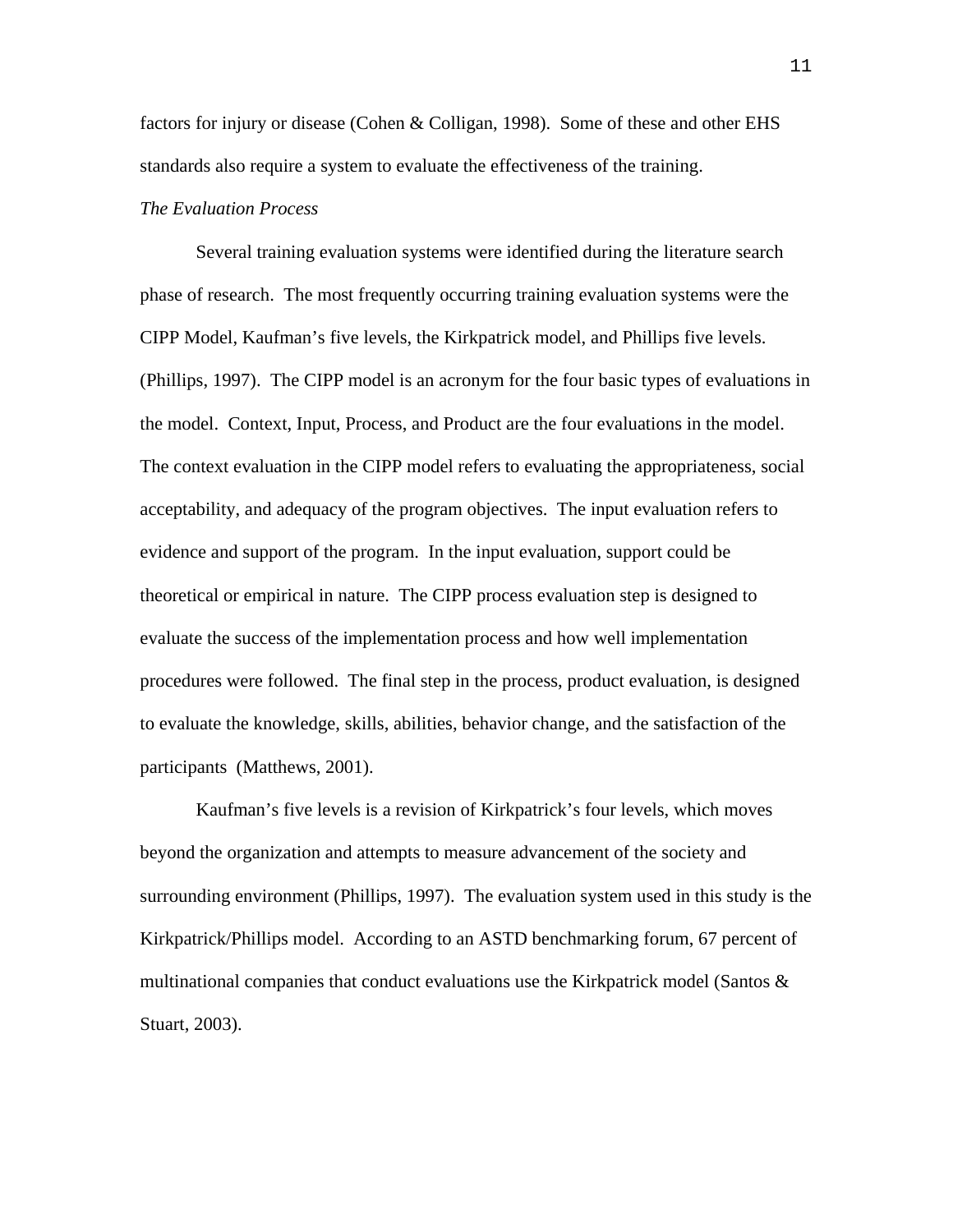An evaluation is a systematic process to determine the worth, value, or meaning of an activity or process (Phillips, 1997). According to Kirkpatrick (1998) the evaluation process consists of a series of four levels. The levels, in order, are reaction, learning, behaviors, and results respectively.

Evaluating reaction usually consists of having a trainee fill out a reaction or perception survey or interviewing the trainee to identify their reaction to the training program (Kirkpatrick, 1998). Evaluating reaction and evaluating customer satisfaction are synonymous. Evaluating reaction is important for a variety of reasons. Comments and suggestions are collected as feedback to improve the program future sessions. Kirkpatrick (1998) recommends several guidelines for effective reaction evaluations. Reaction evaluations should ask what you want to find out in a format that will easily quantify the resulting data. Written comments should be encouraged and all participants should contribute. An acceptable standard should be developed for comparison and the reactions should be measured against that standard.

According to Kirkpatrick (1998), instructors can teach three things: knowledge, skills and attitudes. Therefore, evaluating learning means to determine if knowledge was gained, skills developed or improved, or were attitudes changed. Learning should be measured before and after the training to determine the effect of the training. A standard pre and posttest can be used for evaluating knowledge; however, if a particular skill or skills are to be evaluated then a performance test should be administered. Evaluating learning is extremely important because without learning a behavior change will not occur (Kirkpatrick, 1998).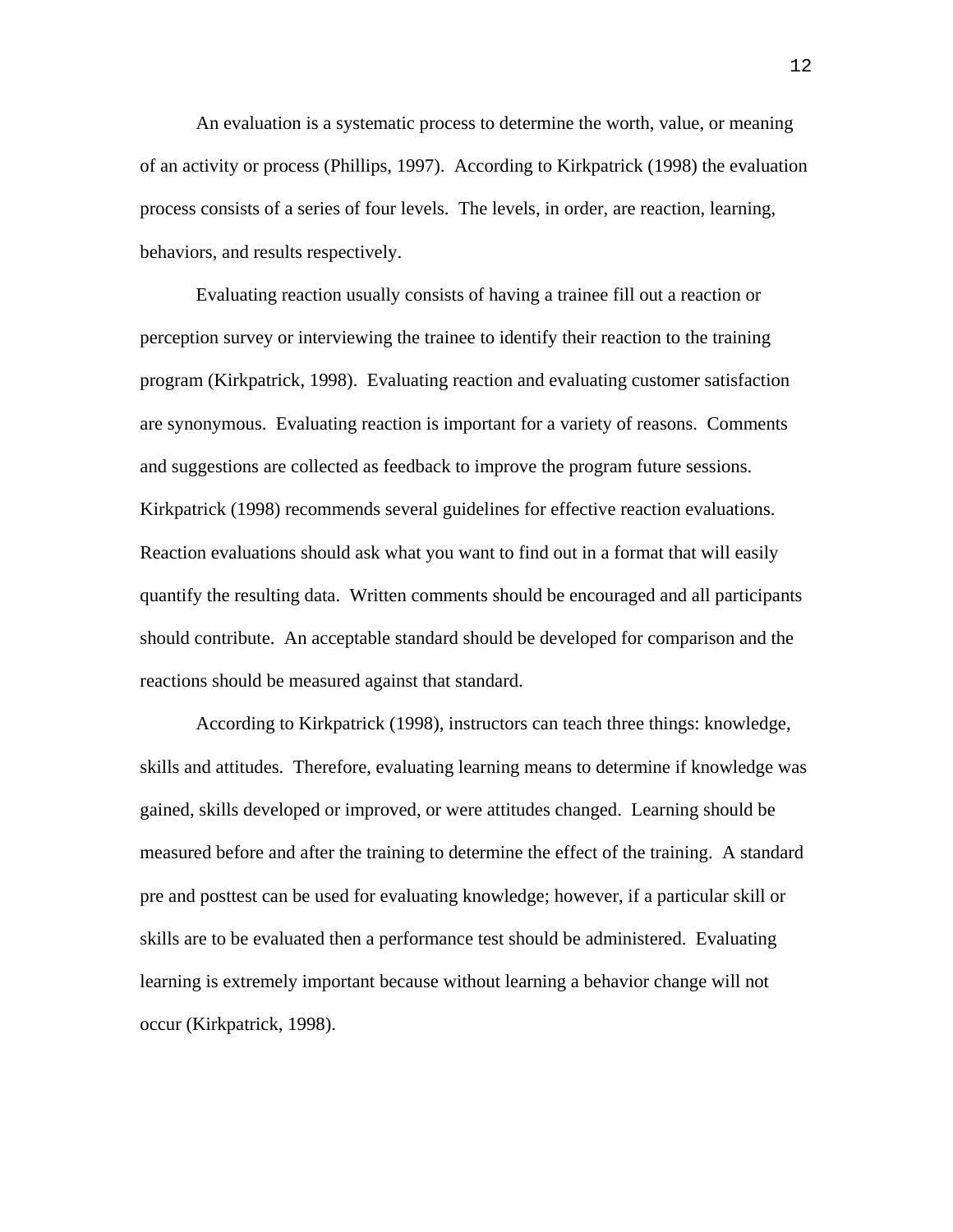When participants in a training program return to their jobs, changes may or may not have occurred. The behavior evaluation level attempts to quantify changes in behavior as a result of a training program. Evaluating behavior is very important because it measures how well the training actually transfers to the workplace (Machles, 2003). Behavior change requires a desire to change, necessary knowledge and skills, the right job climate, encouragement, and rewards for change. Many factors play a role in the climate of the job and supervisors are critical in the process. Supervisors can create a climate that is preventing, discouraging, neutral, encouraging, or requiring of a behavior change. For a behavior change to occur in the workplace, the supervisor must create a climate that is at least neutral or better (Kirkpatrick, 1998). It is important to allow enough time for a behavior change to take place before measuring.

Arguably the most important step is the fourth level of evaluating results. Some examples of results are increases in quality and productivity, decreased employee turnover, increased quality of work life, decreased accidents and injuries, and decreased workers compensation claims. The outcomes gained in this evaluation usually provide evidence supporting a positive or negative result. It is difficult to obtain absolute proof that a training program accomplished a desired result so it is important to be satisfied with evidence if proof is not possible (Kirkpatrick, 1998). A control group is used if possible and it is critical to conduct measurements at appropriate times.

According to Phillips (2002) an additional fifth level to the Kirkpatrick model actually exists called return on investment (ROI). Many expectations for training have changed dramatically, the most pronounced change is new and vigorous justification of the cost of training based on ROI and organizational impact (Brown, 1997). Phillips five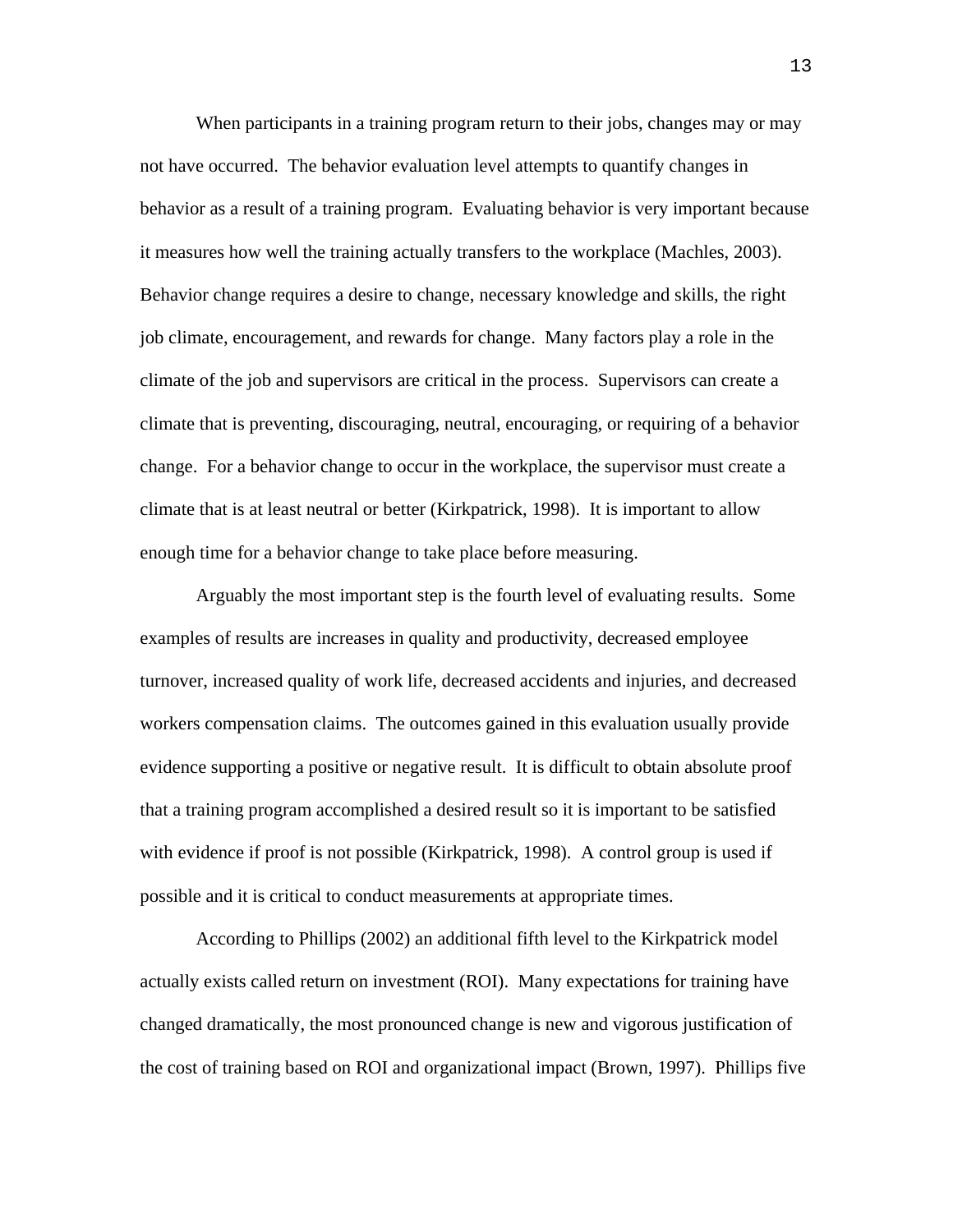levels include reaction, learning, behaviors, results, and ROI respectively. ROI focuses on isolating the effects of the program and converting the data into monetary values. All possible program costs are captured and the intangibles such as improved public image, increased job satisfaction, and improved teamwork, are identified typically through the use of a cost summary tool (Phillips, 2002). The net program benefits are divided by program costs and multiplied by one hundred. The calculation results in a percentage of net benefits after costs are covered. The ROI process is similar to that of cost-benefit ratio. The cost-benefit ratio is simply the result of program benefits divided by program costs. The final step of the ROI process is communicating the results to appropriate parties. Measurement of costs and benefits does not mean anything without communicating the results appropriately (Phillips, 2002). Communication is necessary to make improvements and to show accountability in the programs.

As the evaluation level increases so does the level of difficulty and expense. It is not feasible to evaluate all programs at all the levels. Phillips (2002) suggests evaluation targets for each of these levels.

- 100 percent of EHS programs should be measured for **Level 1** -Reaction
- 70 percent of EHS programs should be measured for **Level 2** -Learning
- 30 percent of EHS programs should be measured for **Level 3** -Behavior
- 20 percent of EHS programs should be measured for **Level 4** –Results
- 5-10 percent EHS programs should be measured for **Level 5** –ROI

## *Why Evaluate?*

According to Crucefix (2001), a detailed evaluation will help to justify any costs associated with training. An evaluation system can make it possible to improve future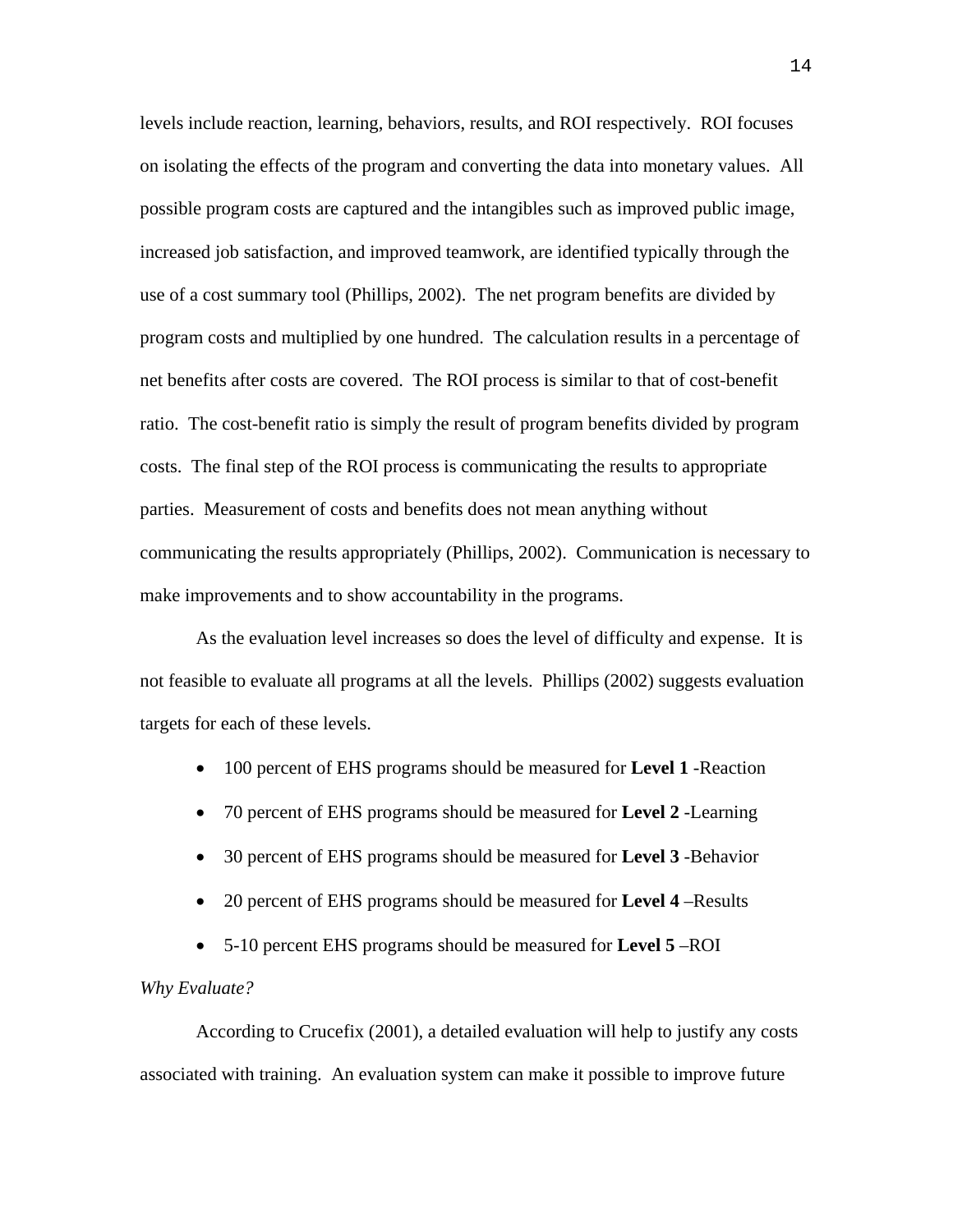training. Phillips (1997) indicates that the evaluation process will enable an organization to identify strengths and weaknesses and to compare costs to benefits of the program. An evaluation system can also be used to gather data to make management decisions about future training programs and can determine if training was the appropriate solution for a specific need.

Many large organizations have adopted evaluation practices with great success including Commonwealth Edison, Eastman Chemical Company, First Union National Bank, Intel, IBM, Kemper Insurance, Lenscrafters, Motorola, Nortel, and Texas Instruments (Kirkpatrick 1998, Phillips 1997). First Union National Bank utilized the Kirkpatrick model to evaluate a new employee development program. The evaluation process identified that participants learned the information presented and were using their newly acquired skills. The evaluation process also identified that more participants then non-participants were staying at First Union after the training. These outcomes resulted in a one million dollar savings to the company.

Since Intel Corporation implemented the Kirkpatrick model they were able to improve their needs assessment, design, and evaluation processes. Intel was also able to demonstrate the impact of their training on their primary business indicators (Kirkpatrick 1998).

Evaluation is so important to Motorola that the organization created a separate department called Motorola University. Motorola adopted the Kirkpatrick model and has implemented the evaluation system worldwide.

Smaller organizations have also achieved very good results using best practices to evaluate their training programs. Healthcare Inc., a regional provider of healthcare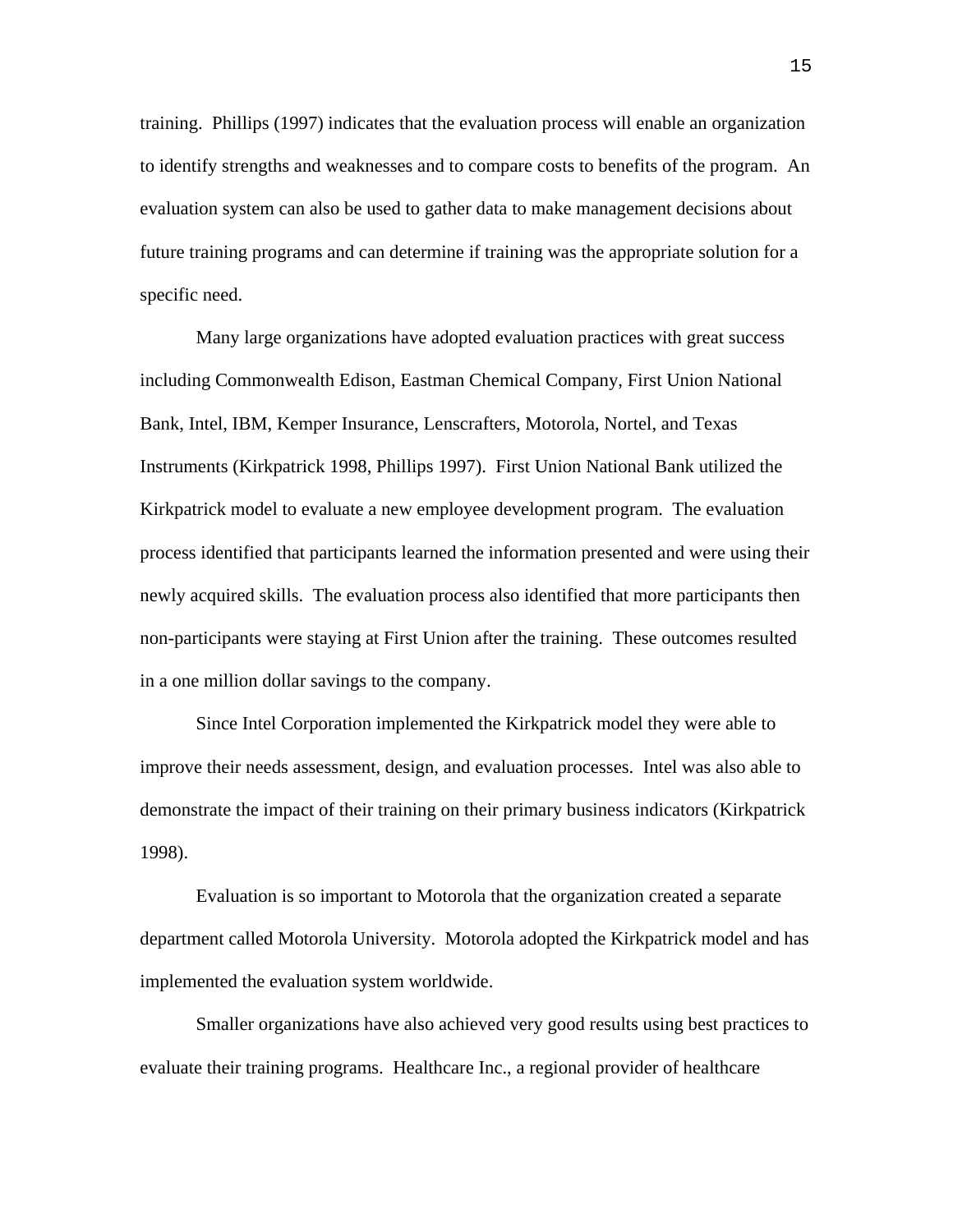services was able to measure a dramatic ROI (Phillips, 1997). The process began with evaluating the previous year's data regarding sexual harassments issues. A training program for all first and second line managers was conducted with the goal of requiring these managers to provide the same training for their employees. A standard pre and posttest level-2 learning evaluation was conducted. The information collected in the level-2 evaluation supported the information gathered in the needs assessment. The results showed that before the training sessions, much of the management staff did not know or understand the sexual harassment policy. After the training was completed, the learning evaluation illustrated a 65 percent increase in knowledge. The level-3 evaluation consisted of a sending a standardized questionnaire to 25 percent of the nonsupervisory employees. The rating from the level-3 evaluation was exceptionally high achieving an average score of 4.1 out of 5 with 5 being the most positive reaction. The level-4 business impact demonstrated decreased employee turnover due to reasons of sexual harassment or hostile work environment. The level-5 ROI was calculated at 1,052 percent primarily due to decreases in internal complaints, external charges, and litigation (Phillips, 1997).

Otto Engineering, a small manufacturing company in Illinois, was able to measure improvements and resulting benefits from a workforce education program. The first step in measuring these benefits was to perform a standard pre and posttest level-2 evaluation system for all workers. As the education levels of the workers increase so did quality and productivity. A correlation was then identified between production, quality, and education. The company then began to increase pay with increases in education. Some of the benefits Otto Engineering captured were lower injury claims, improved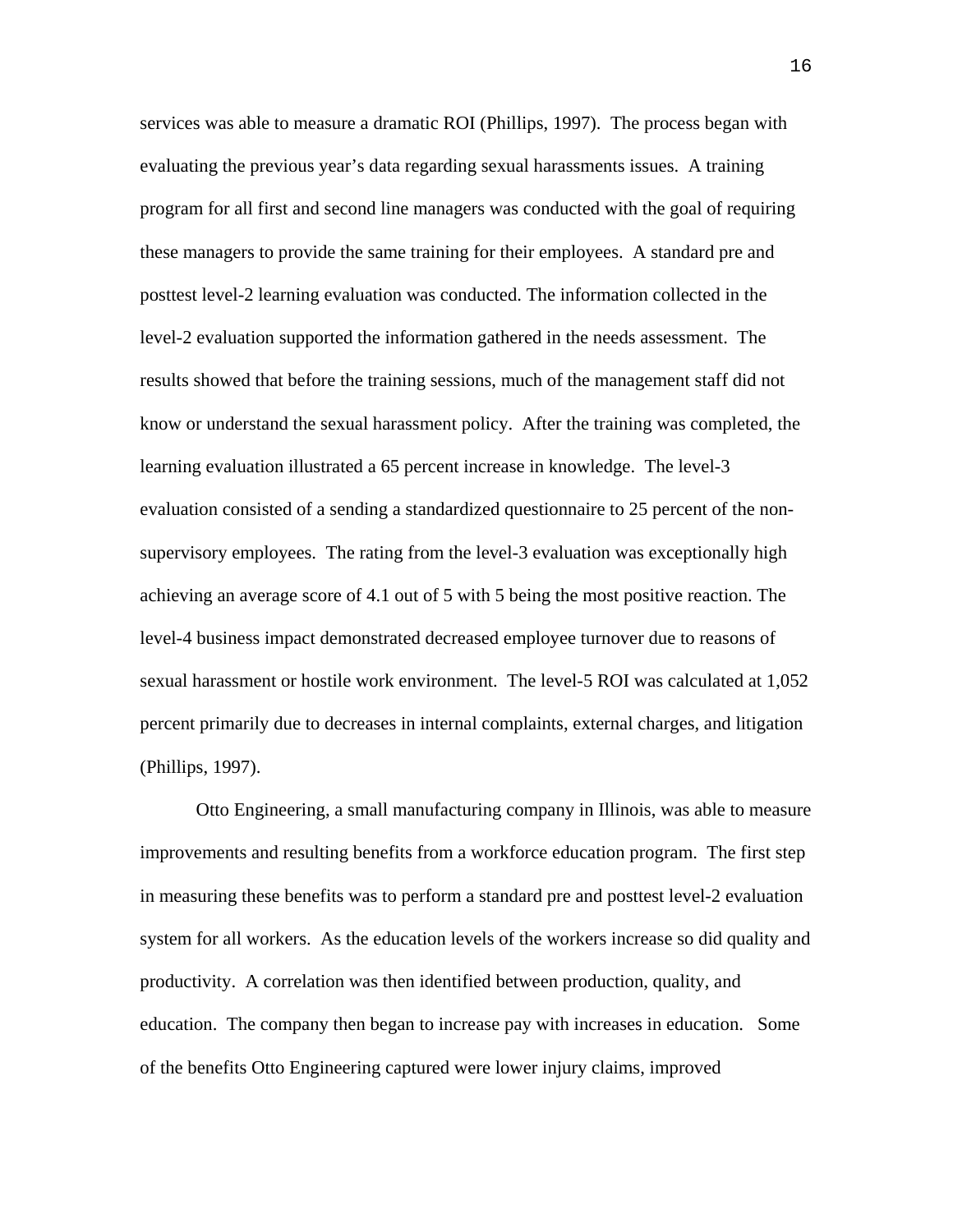productivity, and less scrap. These benefits were compared to training costs and the entire training program was calculated to have a 4.5-month payback timeframe. *Summary* 

Evaluating the effectiveness of training can help identify the value of training programs, techniques to improve training programs, and the value of training resources to the organization. Training evaluation programs have successfully benefited both massive corporations and tiny businesses in accomplishing goals. These benefits are understood and have been adopted by organizations such as ANSI, OSHA, and NIOSH. The ANSI, OSHA, and NIOSH training evaluation systems all incorporate the Kirkpatrick model to varying degrees in their evaluation systems.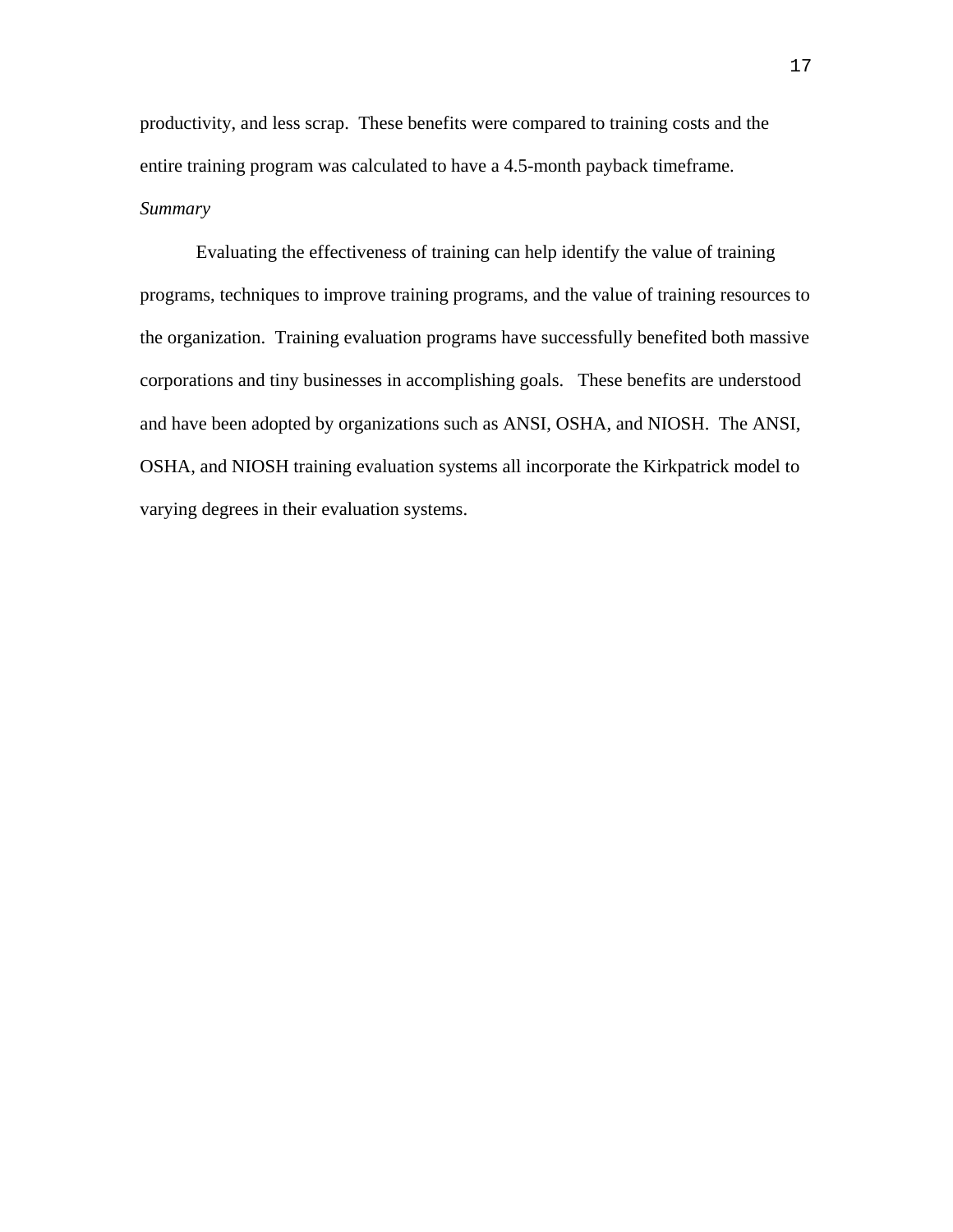#### Chapter III: METHODS AND PROCEDURES

## *Introduction*

The methods and procedures used in the study are explained in this chapter under the headings of  $(1)$  method of study,  $(2)$  sample selection,  $(3)$  instrumentation,  $(4)$ procedures followed, and (5) method of analysis.

#### *Method of Study*

It was identified that a formal EHS training evaluation system did not exist at XYZ Medical Center. It was hypothesized that the current EHS training evaluation system at XYZ Medical Center may be ineffective at identifying successful training program components, opportunities for improvement, and techniques to construct successful EHS training programs. A literature review was conducted to ascertain the benefits of an EHS training evaluation system and to determine preferred evaluation practices. As indicated in Chapter II, preferred evaluation practices were identified and benefits of an evaluation system were discovered.

A survey, which is included in Appendix A, was sent to all thirty-nine staff in the Safety Department at XYZ Medical Center to evaluate the extent that EHS trainers are using preferred evaluation practices. EHS staff at XYZ Medical Center were chosen because the majority of EHS training is either conducted, developed, facilitated, or purchased by EHS staff. The survey was created using the Kirkpatrick four level model as a template. Phillips' additional fifth level to the Kirkpatrick model was also incorporated into the survey. XYZ Medical Center EHS personnel were asked if they provide training and if so, do they evaluate the effectiveness of the training. If yes, they were asked if they evaluate the effectiveness of EHS training based on reaction, learning,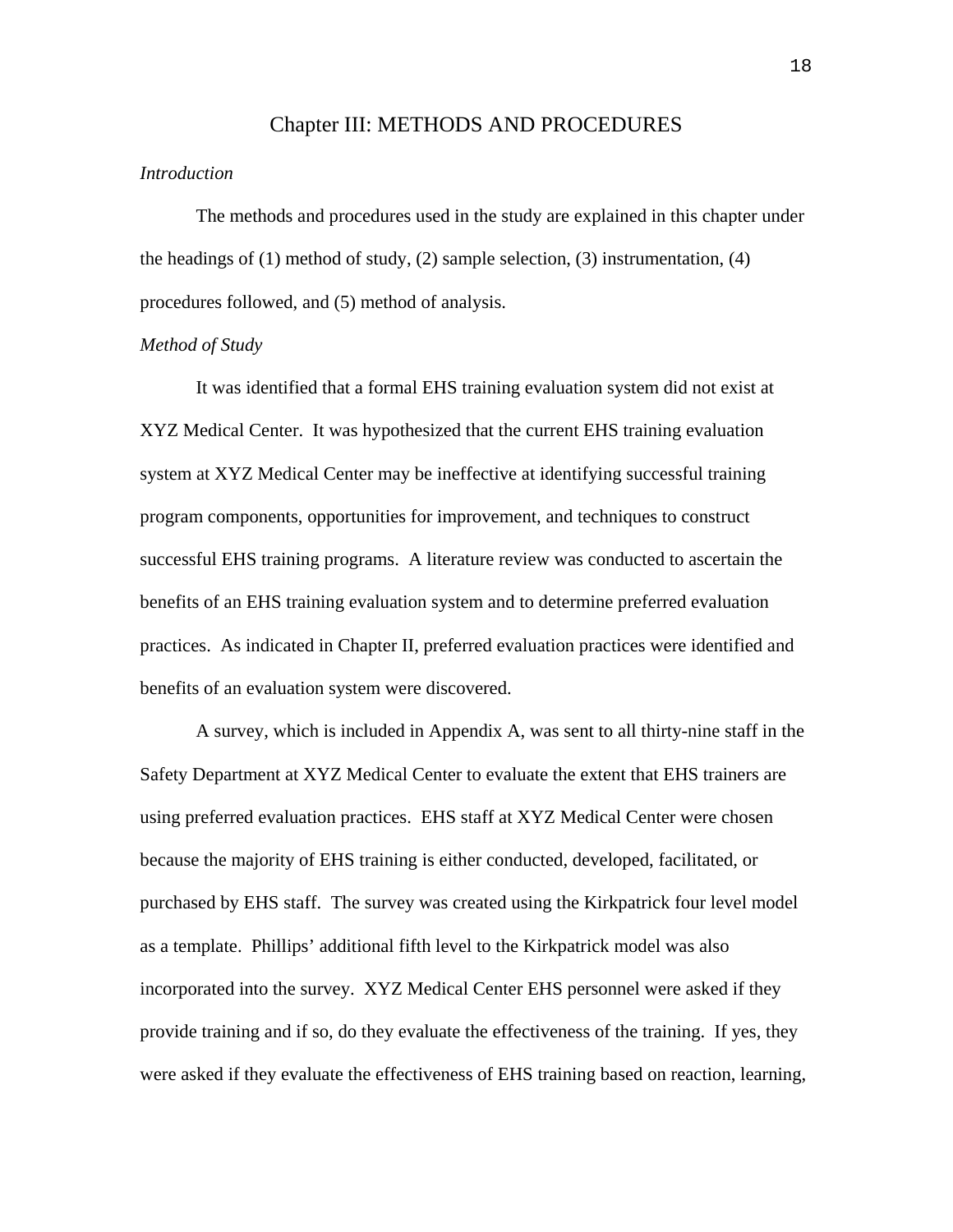behavior/application, results, or ROI. An analysis and comparison of XYZ Medical Center's EHS training evaluation practices with preferred practices is included in Chapter IV. Through information gained from the literature review, survey, and analysis, a process was developed to evaluate the effectiveness of EHS training at XYZ Medical Center.

#### *Sample Selection/Instrumentation*

The subjects in this study were the staff of the Safety Department at XYZ Medical Center. A survey was developed based on the preferred evaluation practices identified during a literature review. The survey was designed to illicit information on the current EHS training evaluation system, which could be quantified and directly compared to preferred evaluation practices. All thirty-nine employees in the XYZ Medical Center Safety Department were sent the survey questionnaire in Appendix A.

# *Procedures Followed*

All thirty-nine Safety Department employees were sent a survey through the internal mail system. The survey consisted of a cover sheet briefly explaining the study and two pages containing the survey questions. Seventy four percent (Twenty-nine of the thirty-nine) questionnaires were completed and returned. Each questionnaire was numbered one through twenty-nine to indicate the order in which it was received. *Method of Analysis* 

The data collected from the survey was compared with suggested targets of preferred evaluation practices. Targets of the preferred evaluation practices were to evaluate the following percentages of the total number of training topics.

• 100 percent of EHS programs should be measured for Level 1 - Reaction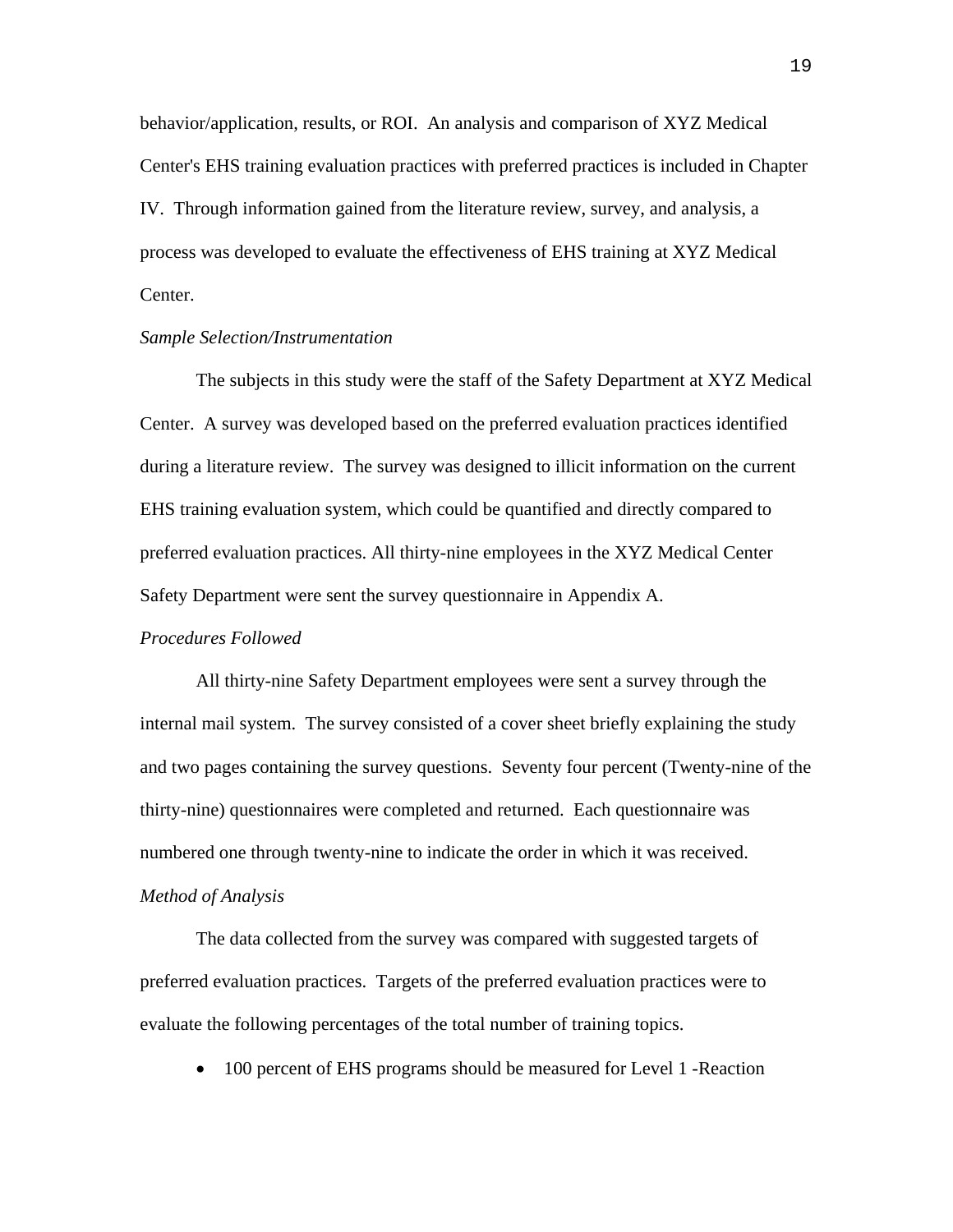- 70 percent of EHS programs should be measured for Level 2 -Learning
- 30 percent of EHS programs should be measured for Level 3 -Behavior
- 20 percent of EHS programs should be measured for Level 4 –Results
- 5-10 percent of EHS programs should be measured for Level 5 –ROI

The rationale behind setting targets for evaluation is that as the level of evaluation increases, so does difficulty and expense (Phillips, 2002). It would not be feasible for most organizations to evaluated at all levels.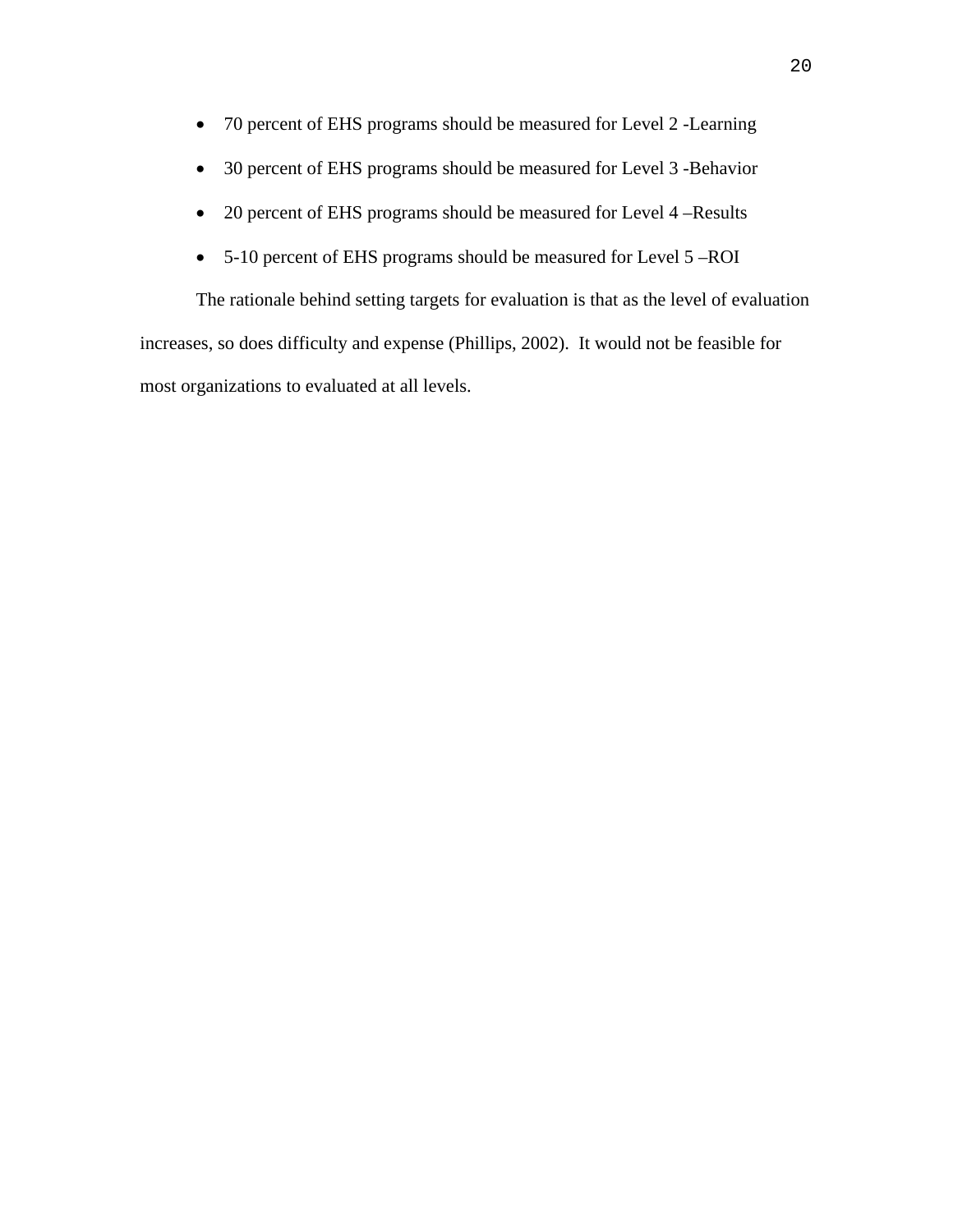# CHAPTER IV: RESULTS

The purpose of this study was to analyze current training evaluation practices and to develop a system to enable XYZ Medical Center to evaluate the effectiveness of EHS training programs. The objectives outlined in Chapter I include the following:

- 1. Identify preferred training evaluation practices.
- 2. Evaluate the extent that EHS trainers at XYZ Medical Center are using preferred evaluation practices.
- 3. Develop a formal EHS training evaluation process for XYZ Medical Center. *Identify Preferred Training Evaluation Practices*

Preferred evaluation practices were identified as the Kirkpatrick model, which include reaction, learning, behavior, and results. This system was slightly modified by author Jack Phillips. The modified version of the Kirkpatrick model, called the Phillips model, added a fifth level called return on investment. The ROI level attempts to compare benefits with costs and to recognize the intangible benefits of the training program.

Table I

The Levels of Preferred Evaluation Practices by Author.

| Evaluation | Kirkpatrick Model | Phillips Model |
|------------|-------------------|----------------|
| Level 1    | Reaction          | Reaction       |
| Level 2    | Learning          | Learning       |
| Level 3    | <b>Behavior</b>   | Application    |
| Level 4    | Results           | Impact         |
| Level 5    | Not Applicable    | <b>ROI</b>     |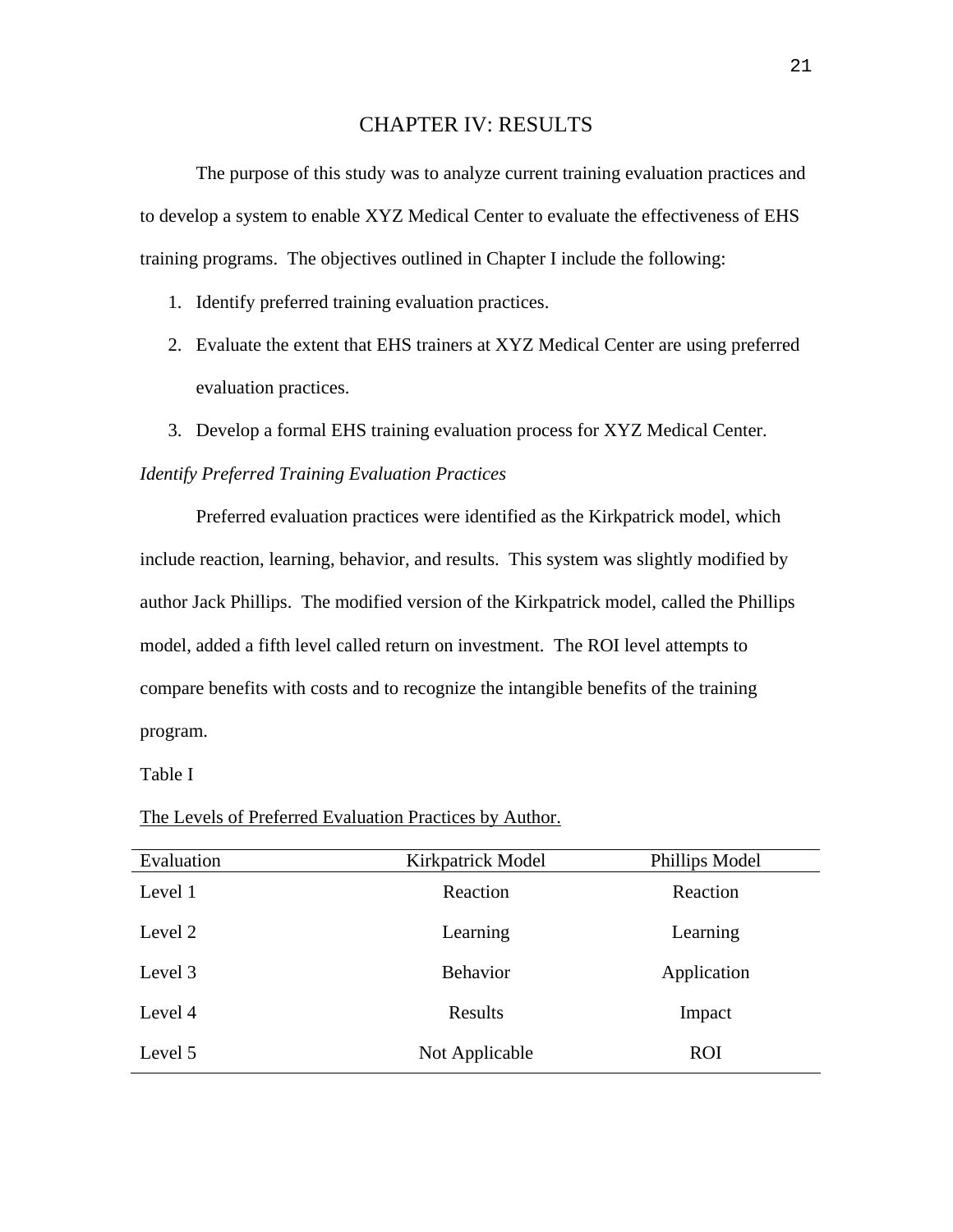As discussed in Chapter II, evaluating reaction and evaluating customer satisfaction are synonymous. Evaluating reaction is important for a variety of reasons but the most important is that comments and suggestions are collected as feedback to improve the program future training sessions. Evaluation level one is the same for the Kirkpatrick and Phillips models. Evaluation level two, learning, is also the same in the Kirkpatrick and Phillips models. Evaluating learning means to determine if knowledge was gained, skills developed or improved, or were attitudes changed. Learning is typically measured before and after the training through a standard pre and posttest.

Level three of the Kirkpatrick model is labeled as Behavior and level three of the Phillips model is labeled application. The name of the level is different but the description is the same; level three is where the rubber meets the road (Machles, 2003). The behavior/application evaluation level attempts to quantify to what extent training programs are applied to the workplace as a result of a training program. Evaluating behavior is very important because it measures how well the training actually transfers to the workplace

Level four of the Kirkpatrick model is labeled results and level four of the Phillips model is labeled impact. This level evaluates the impact training had on desired results and therefore the evaluation method must be designed to measure desired parameters. Some examples of results are increases in quality and productivity, decreased employee turnover, increased quality of work life, decreased accidents and injuries, and decreased workers compensation claims. The outcomes gained in this evaluation usually provide evidence supporting a positive or negative result.

22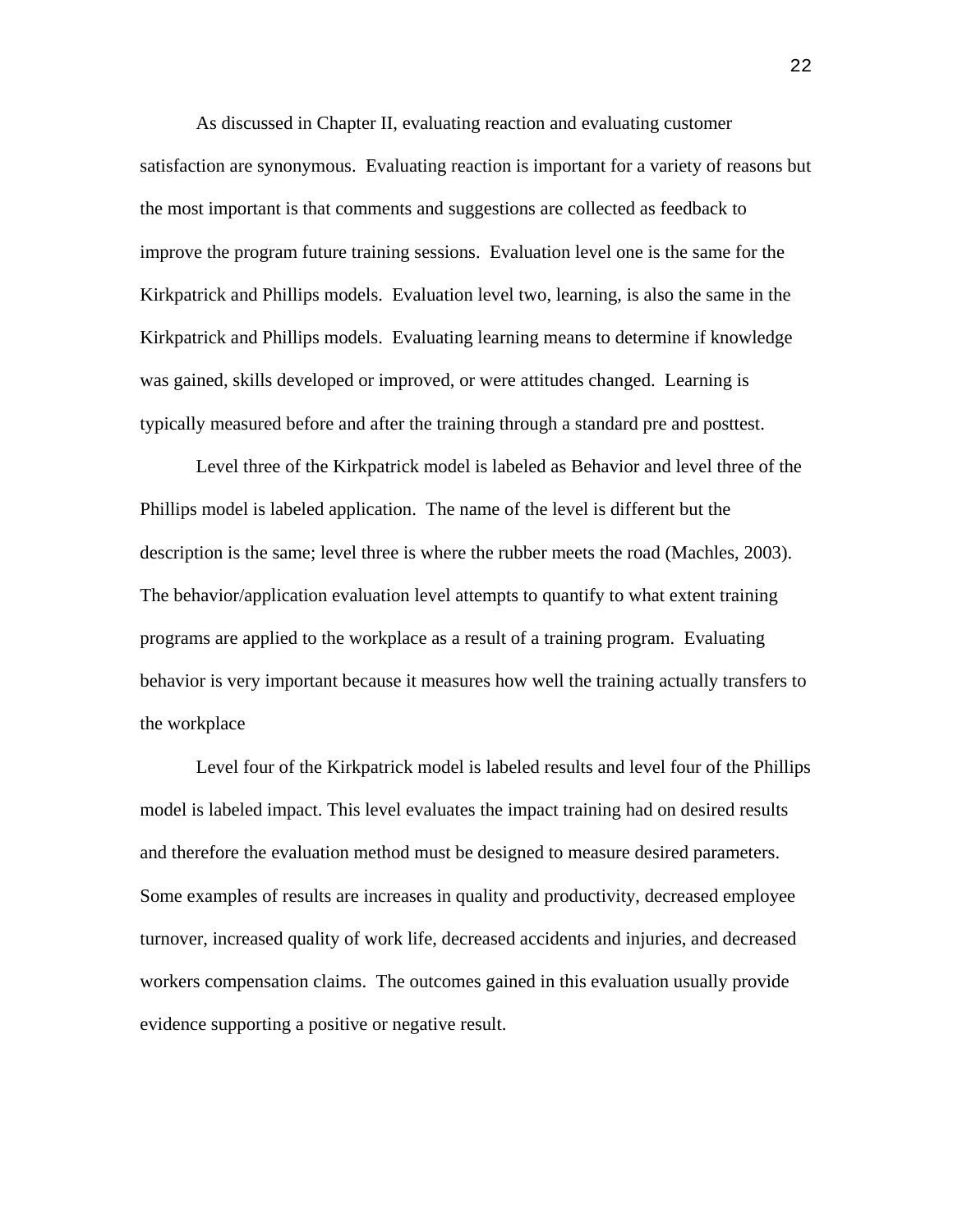As indicated previously, the Phillips model added a fifth level on the Kirkpatrick model called return on investment. ROI focuses on isolating the effects of the program and converting the data into monetary values. All possible program costs are captured and the intangibles such as improve public image, increased job satisfaction, and improved teamwork, are identified typically through the use of a cost summary tool. The net program benefits are divided by program costs and multiplied by one hundred. The calculation results in a percentage of net benefits after costs are covered.

#### *Current EHS Training Evaluation Practices at XYZ Medical Center*

An evaluation of the current EHS training system was conducted by a survey which, was sent to all of the staff in the Safety Department at XYZ Medical Center to evaluate the extent that EHS trainers were utulizing preferred evaluation practices. All thirty-nine Safety department employees were sent a survey through the internal mail system. Seventy four percent (twenty-nine) questionnaires were completed and returned. Sixty nine percent (20 employees) indicated that they provide EHS training to employees. The twenty Safety Department employees who provide EHS training indicated that they provide training for 33 training programs.

Of the total programs evaluated, 18% were evaluated at level one, 19% were evaluated at level two, 17% were evaluated at level three, 8% were evaluated at level four, and ROI was not calculated for any EHS training programs. As can be seen by the evaluation targets presented in Table II, XYZ Medical Center evaluation practices were significantly less stringent then preferred evaluation targets. Deficiencies in training evaluation were calculated at 82% for level one, 51% for level two, 13% for level three, 12% for level four, and 5-10% for level five.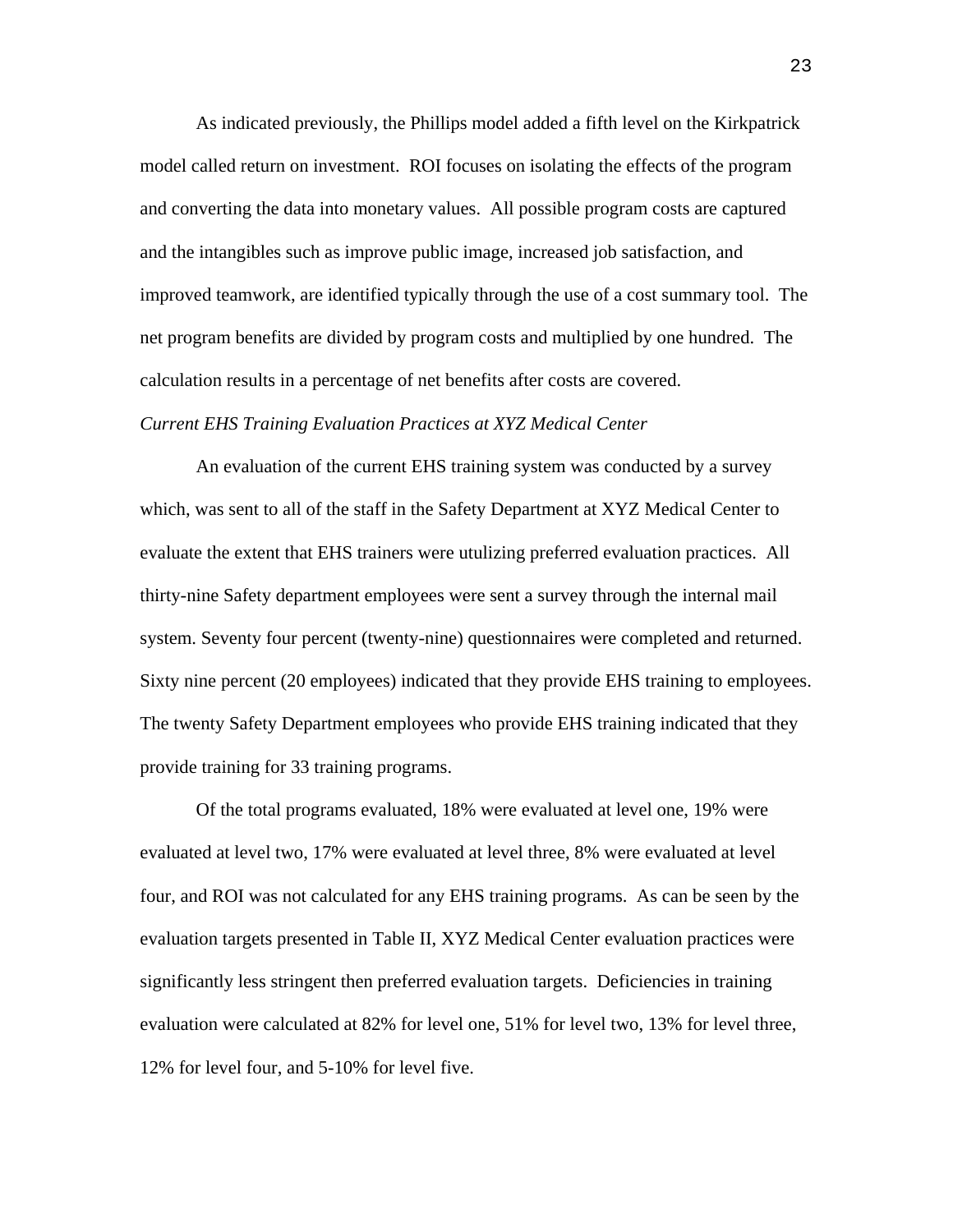## Table II

| Evaluation<br>Levels | <b>Measures</b>              | <b>Evaluation Target %</b> | Percent $(\% )$ of<br>Programs Evaluated<br>by EHS Personnel |
|----------------------|------------------------------|----------------------------|--------------------------------------------------------------|
| Level 1              | Reaction                     | 100                        | 18                                                           |
| Level 2              | Learning                     | 70                         | 19                                                           |
| Level 3              | <b>Behavior/</b> Application | 30                         | 17                                                           |
| Level 4              | Results/Impact               | 20                         | 8                                                            |
| Level 5              | <b>ROI</b>                   | $5-10$                     | $\overline{0}$                                               |

# Measures of EHS Training Evaluation Based on Preferred Evaluation Practices.

# *Proposed EHS Training Evaluation System at XYZ Medical Center*

The consensus of the literature reviewed indicated that several tasks must be accomplished to develop a training evaluation. The first step in the training evaluation process is the needs assessment. The needs assessment analyzes the needs of the training participants and should be done for each program. Needs of a training participant may include information required to comply with regulations, policies, and standards or to accomplish a job successfully.

The process steps necessary to develop an EHS training evaluation system were identified as the following:

- 1. Conduct and document a needs assessment.
- 2. Develop learning objectives for each training topic.
- 3. Validate the learning objectives based on regulations, accreditation standards, and internal policy.
- 4. Develop evaluation criteria.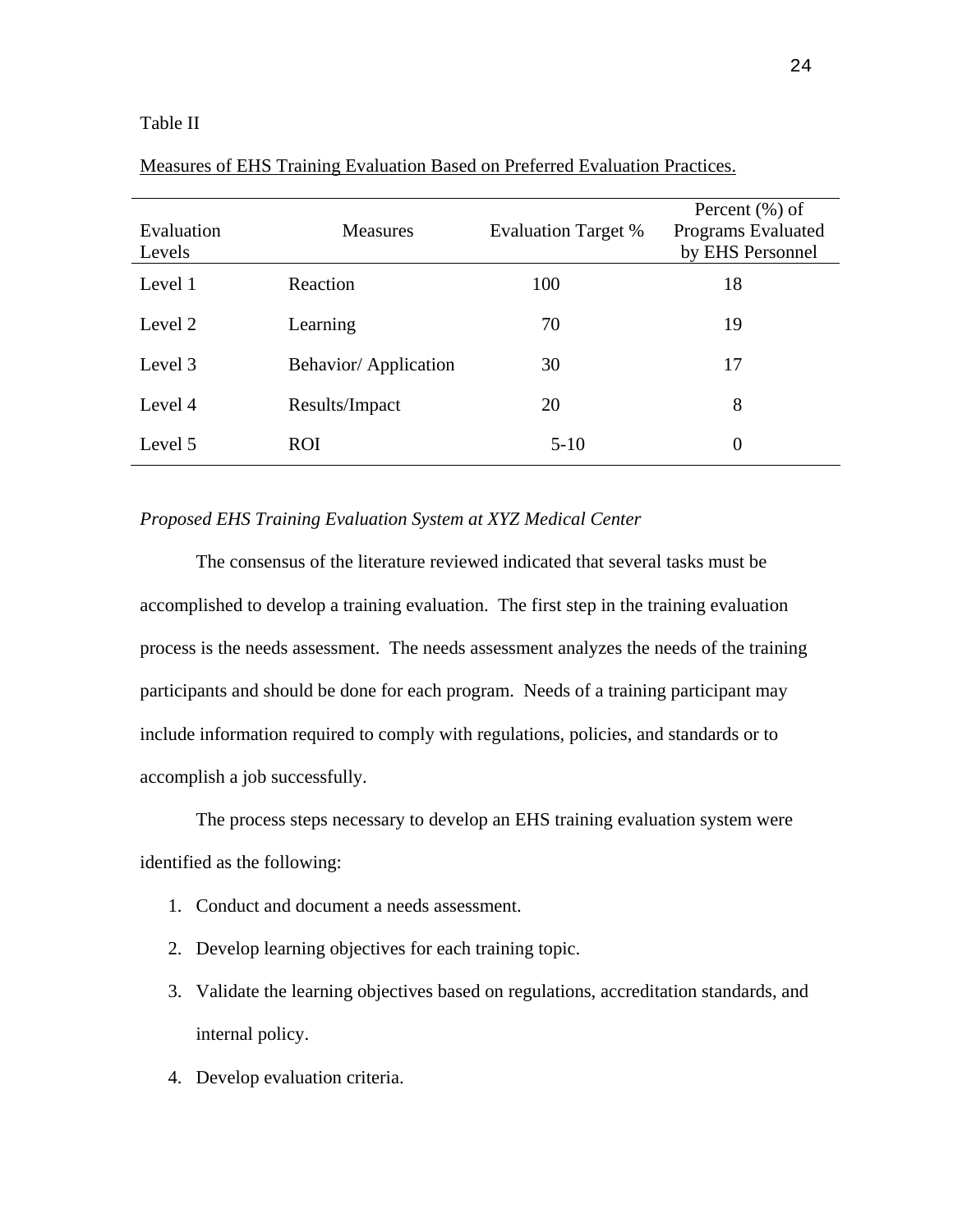- 5. Evaluate existing training media based on the key objectives and revise if needed.
- 6. Develop or acquire additional training materials as needed.
- 7. Evaluate all programs utilizing preferred evaluation practices at evaluation targets when feasible.
- 8. Track the data.
- 9. Communicate the process and incorporate into the management system.

The process of developing learning objectives is necessary to determine the results, which the training should accomplish. The learning objectives can be validated though applicable regulatory requirements and organizational policy. Evaluation criteria should be developed for each of the five levels as determined by the learning objectives and desired results. Existing training programs should be evaluated to determine if they satisfy the learning objectives, if not training programs should be modified, replaced or acquired.

With all of these steps in place, programs should be evaluated utilizing preferred evaluation practices at evaluation targets when feasible. The information should be tracked adequately and efficiently. Learning management systems are commonly used to register, track, and achieve record keeping for levels one and two of the evaluation process. Specific tools, such as surveys, audit tools, and cost summary tools will need to be developed or acquired for record keeping of levels three, four, and five.

The final step in the evaluation process is communication. Communication is necessary for management to understand implications of expected results/goals. Goals should be communicated such that management can understand how to improve future programs. Information should be communicated promptly and should be tailored to the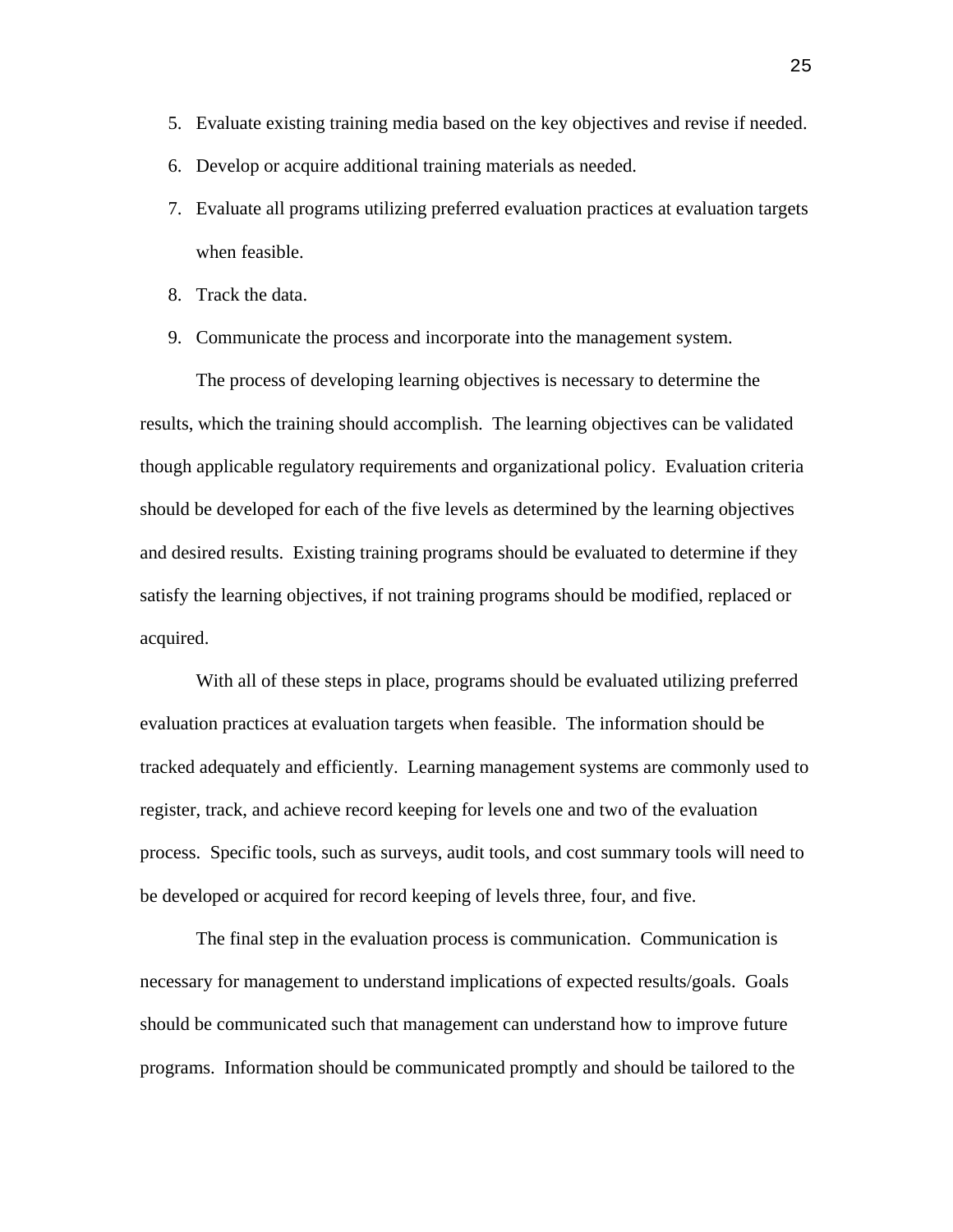audience. Various audiences will interpret information differently; therefore, the content and delivery should suitable for the specific party.

# *Summary*

Current EHS training evaluation practices at XYZ Medical Center appeared to be inadequate with respect to preferred evaluation practices. The steps proposed will allow XYZ Medical Center to identify the value of EHS training programs and training resources to the organization. An EHS training evaluation system will provide techniques to improve future training programs and will assist in determining the fate of these programs. Information in this chapter will be used to determine the recommendations in Chapter V.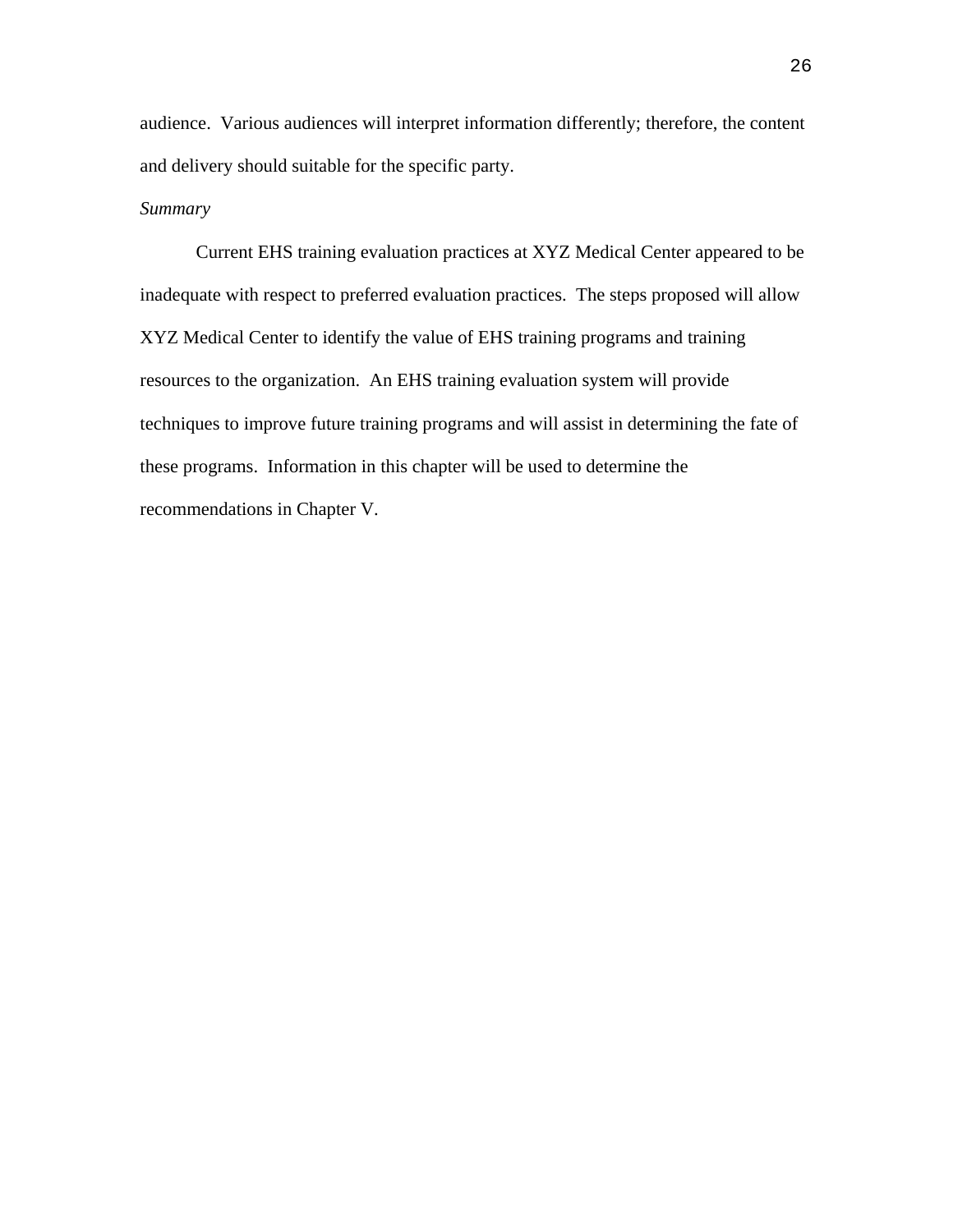# CHAPTER V: SUMMARY, CONCLUSIONS AND RECOMMENDATIONS

#### *Summary*

It was hypothesized that the EHS training system at XYZ Medical Center may not be effective at identifying successful training program components, opportunities for improvement, and techniques to construct successful EHS training programs. The purpose was to analyze the practices utilized by XYZ Medical Center to evaluate the effectiveness of EHS training with respect to preferred evaluation practices. This was accomplished through a survey, which was sent to staff in the Safety Department at XYZ Medical Center. Safety Department staff at XYZ Medical Center were chosen because the majority of EHS training is either conducted, developed, facilitated, or purchased by this staff. The survey was created using preferred evaluation practices which were identified by the Kirkpatrick four level model. Phillips' additional fifth level to this model was also incorporated into the survey. Safety Department staff at XYZ Medical Center were asked if they provide training and if so, do they evaluate the effectiveness of the training. If yes, they were asked if they evaluate the effectiveness of EHS training based on reaction, learning, behavior/application, results, or ROI.

The objectives were then to:

- 1. Identify preferred training evaluation practices through a literature review.
- 2. Evaluate the extent that EHS trainers at XYZ Medical Center are using preferred evaluation practices.
- 3. Develop a formal EHS training evaluation process for XYZ Medical Center. It was identified that current EHS training evaluation practices at XYZ Medical Center were substandard with respect to preferred evaluation practices. The steps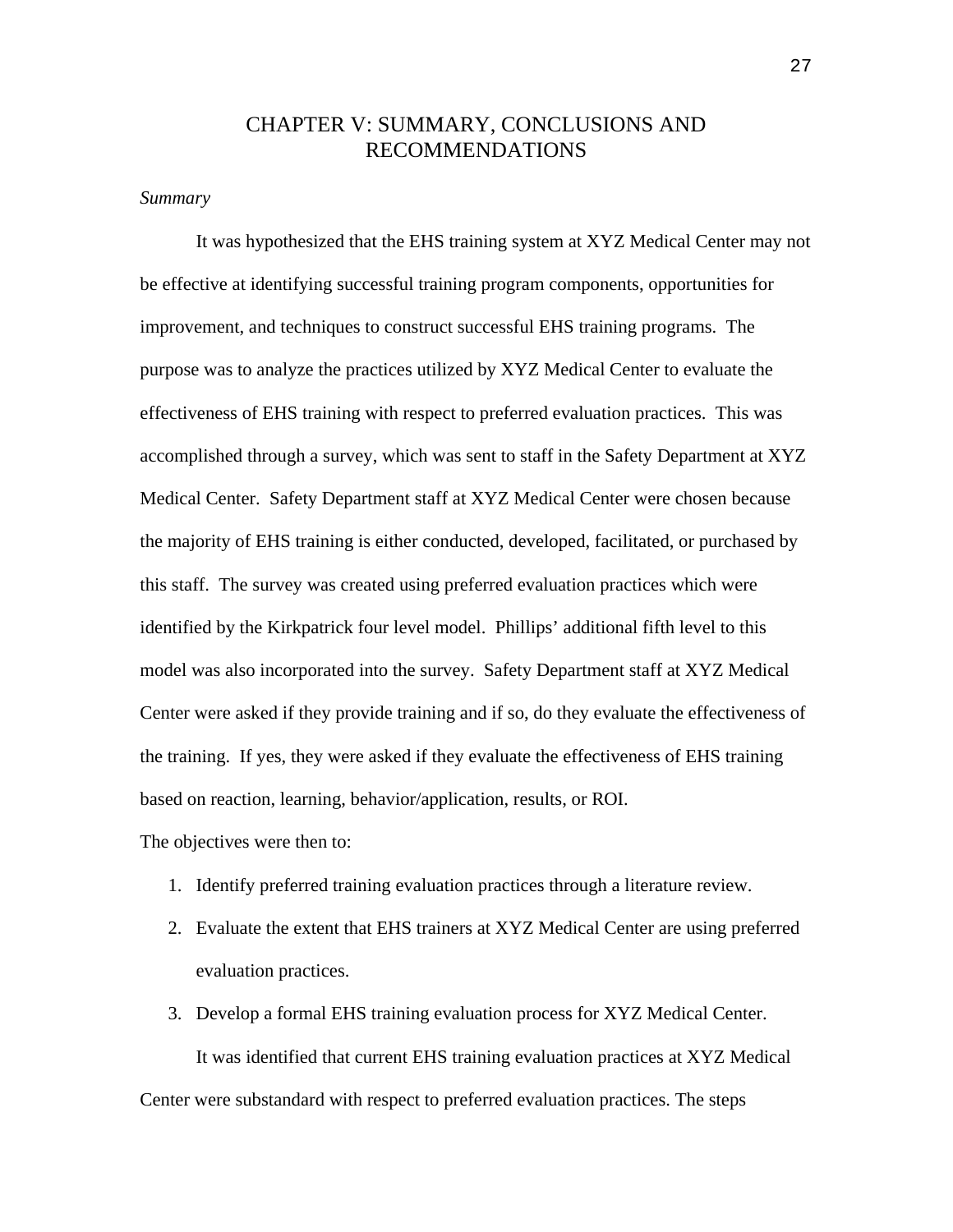proposed in Chapter IV will allow XYZ Medical Center to identify the value of EHS training programs and training resources to the organization.

## *Conclusions*

- 1. Several training evaluation systems designed to measure societal, organizational, and personal impact and effectiveness were identified in the literature search. The Kirkpatrick/Phillips model was recognized as the most successfully utilized model to evaluate the effectiveness of an organizations training programs.
- 2. Data collected from the Safety Department staff survey was calculated to indicate deficiencies in training evaluation at 82% for level one, 51% for level two, 13% for level three, 12% for level four, and 5-10% for level five. Therefore the data comparison identified that EHS training evaluation practices at XYZ Medical Center appeared to be inadequate with respect to preferred evaluation practices. Data collected from the survey also indicated that various types of evaluations were conducted for EHS training programs and that a standardized evaluation program did not exist. It can be concluded that the lack of a formal training evaluation system at XYZ Medical Center may be placing the organization at risk of being ineffective at promoting the retention of EHS related information.
- 3. It was concluded that training evaluation programs have successfully benefited both massive corporations and tiny businesses in accomplishing goals by evaluating training with a five level process. The five levels in the training evaluation process include reaction, learning, behavior, results, and ROI. Before an evaluation process may begin, several steps must be accomplished. Once these steps have been completed, all training programs should be evaluated utilizing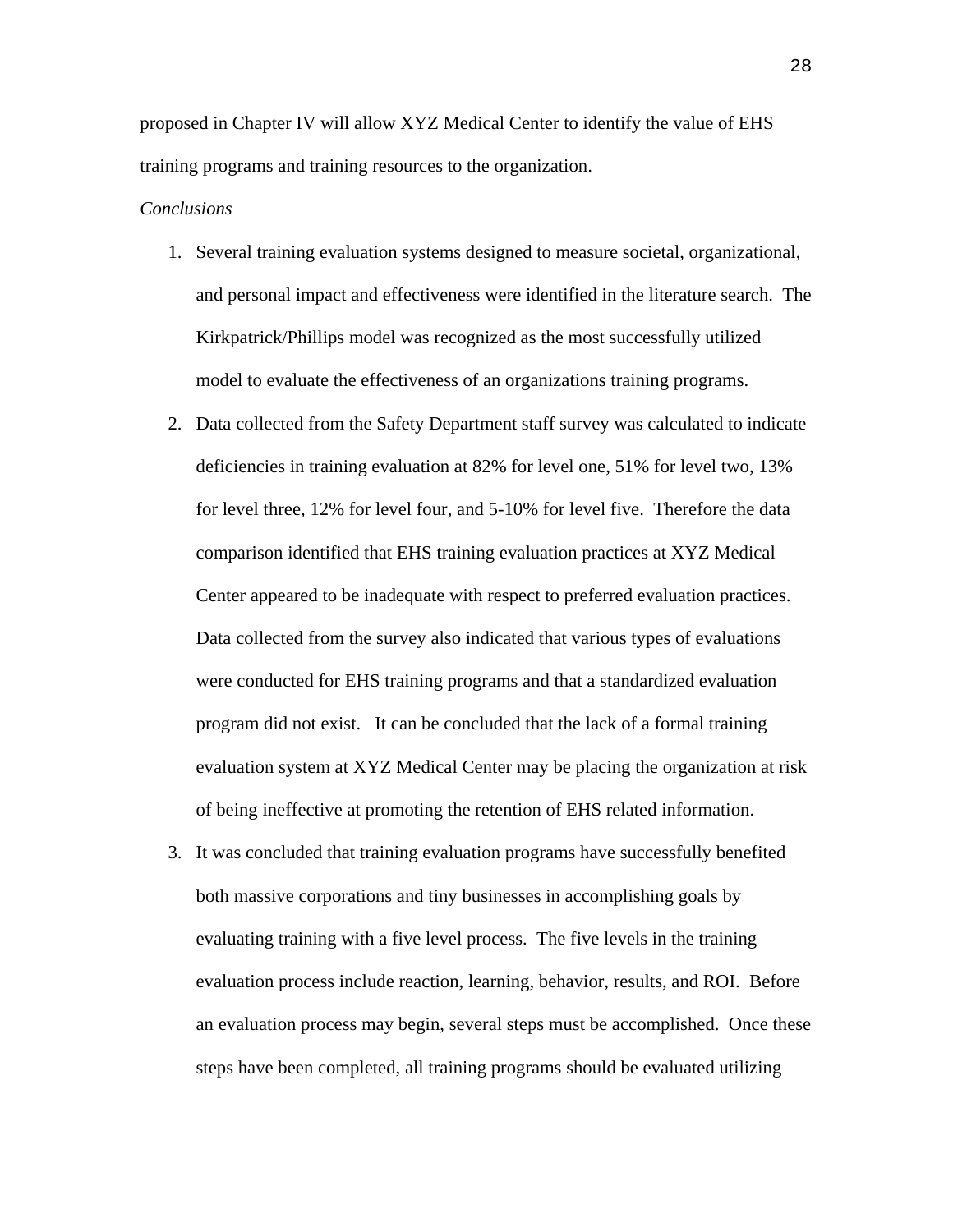preferred evaluation practices at the evaluation targets, given in table II on page 24, when feasible. The data should be tracked for the purposes of identifying techniques to improve training programs, identifying the value of training resources to the organization, improving future training programs and to assist in determining the fate of these programs. Some examples of techniques to improve training programs could be to change the presentation style to incorporate more visual and hands on learning activities. The evaluation results should be communicated and incorporated into the management system.

### *Recommendations*

- 1. The Kirkpatrick/Phillips model was the most successfully utilized training evaluation model identified in the literature search. The methodology in this model should be considered the preferred evaluation system and implemented at XYZ Medical Center. Benefits of implementing this system would include achieving the ability to identify strengths and weaknesses of training and being able to justify training costs. A formal system will also assist in reacting more efficiently to accreditation and regulatory changes by updating the training requirements contained in the needs assessment.
- 2. XYZ Medical Center should implement a process to evaluate the effectiveness of EHS training programs at preferred evaluation targets. This would require an increase in evaluation rates of 82% for level one, 51% for level two, 13% for level three, and 12% for level four to reach recommended evaluation targets. Level five return on investment was not calculated for any EHS training programs at XYZ Medical Center. A return on investment process should be implemented in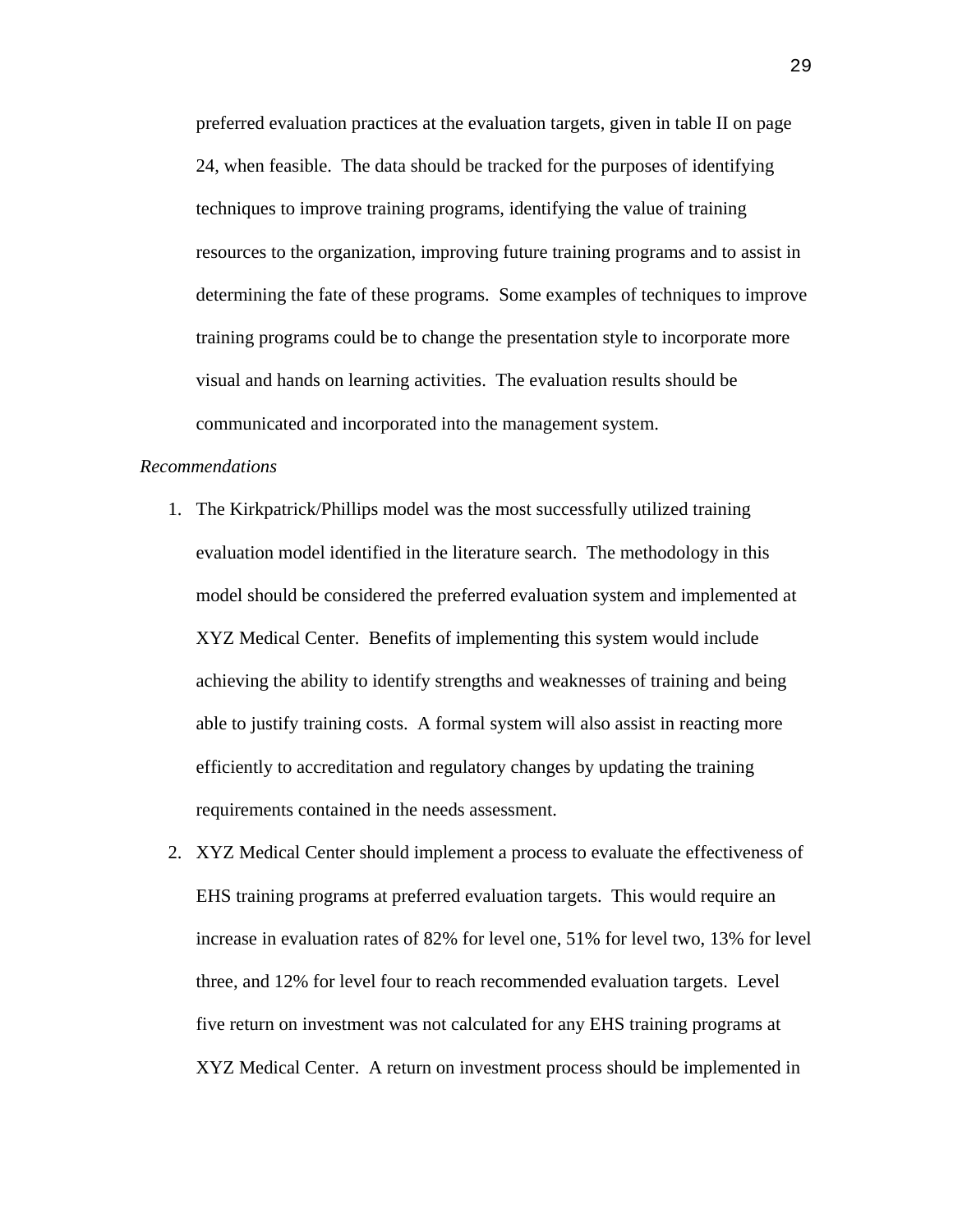which 5-10% of programs are measured as recommended in the literature. For an evaluation system to be effective, an adequate quantity of programs must be measured however, as noted in Chapter II costs increase as the level of evaluation increases. Therefore it may not be feasible to evaluate all programs at all levels.

- 3. The data collected from the training evaluation process should be used to identify techniques to improve existing training programs, to identify and calculate the value of training resources to the organization, to improve future training programs and to assist in determining the fate of EHS training programs. Improvements in existing training programs might include incorporating additional visual and hands on learning activities and exercises. Accomplishing these items by using evaluation data will add credence to the decision making process and help justify program costs.
- 4. Consider determining the actual costs of all EHS training throughout the organization to establish a more accurate accounting of the economic impact of training programs.
- 5. Decrease the variation of the messages delivered for EHS training programs by developing, purchasing, acquiring, and delivering only training materials that meet the learning objectives developed during the evaluation process.
- 6. Consider providing information on evaluating training effectiveness to all EHS trainers and provide tools to assist them in the evaluation process.
- 7. Expand on the level 2 learning evaluation by measuring information retention at predetermined intervals. These measurements could be accomplished through interviews, surveys, or posttest.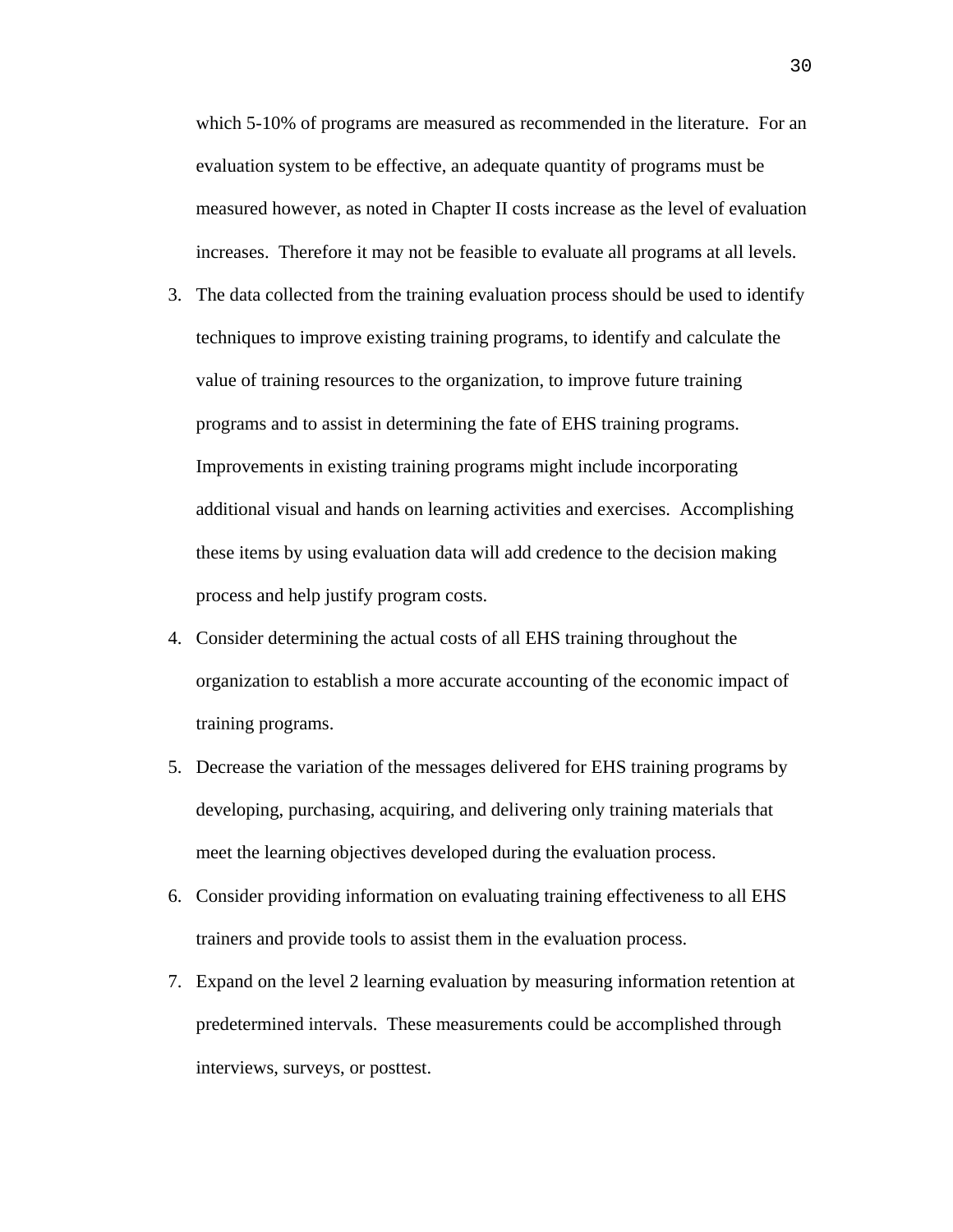8. Consider collaborating with Human Resources and other applicable groups to modify the current training system and to acquire equipment and resources necessary to implement a training evaluation system. Through this collaboration the concept of a centralized training department to provide assistance and consultation to departments and groups could be developed.

# *Areas of Further Research*

- 1. Examination of EHS training evaluation systems, which specifically affect the Healthcare industry.
- 2. Development of improved evaluation systems.
- 3. Examination of intangible items with respect to return on investment.
- 4. Further examination of training evaluation targets.
- 5. Continued study of data interpretation and application of evaluation data for continuous improvement of training systems.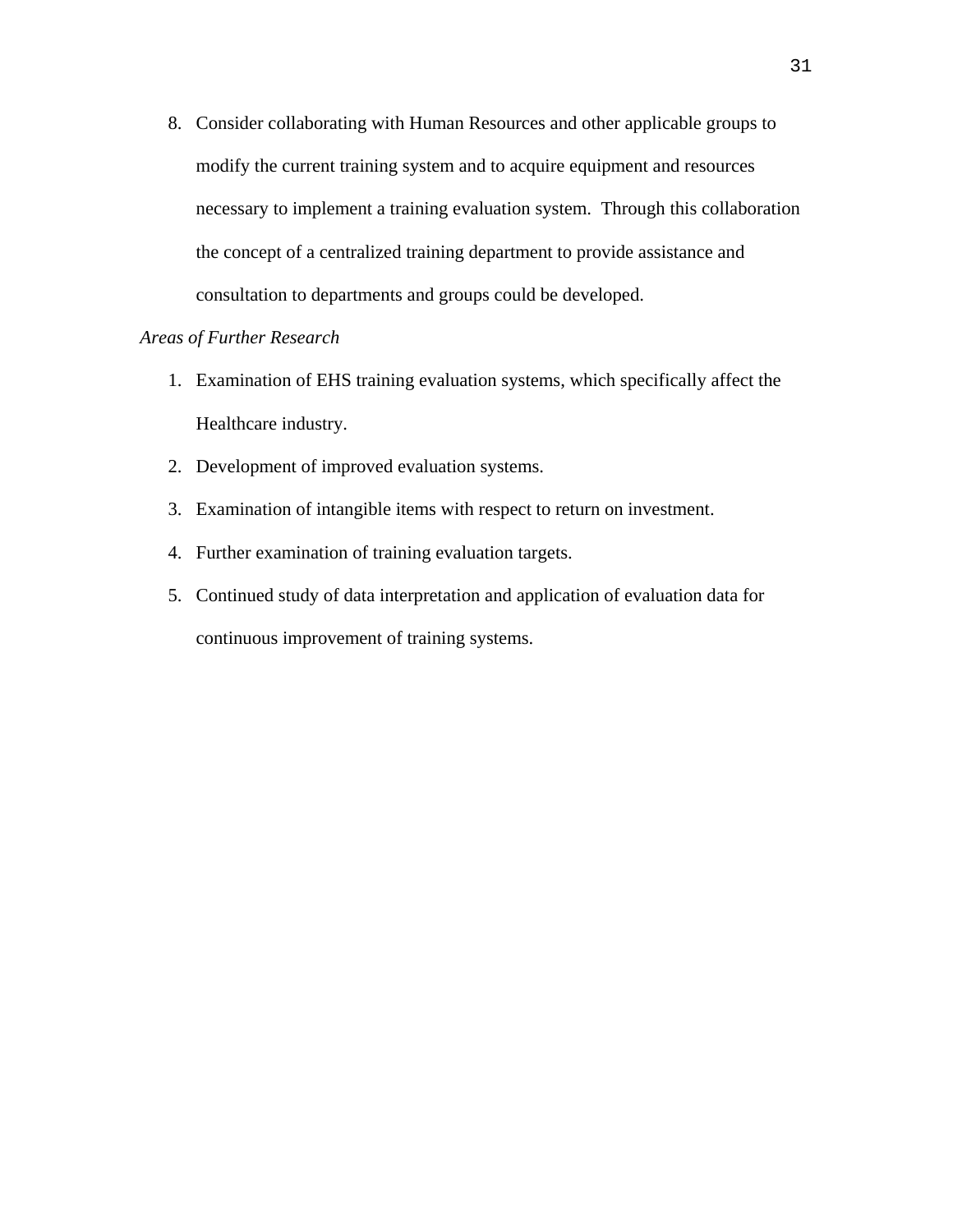#### References

- American National Standard Institute. (2001) ANSI/HPS N13.36-2001 *Ionizing Radiation Safety Training for Workers.*
- American National Standard Institute. (2001) ANSI/ASSE Z490.1-2001. *Criteria for Accepted Practices in Safety, Health, and Environmental Training*.
- Behm, M., Veltri, A., & Kleinsorge, I. K. (2004). The Cost of Safety. *Professional Safety*, 49(4), 22-29.
- Bloom, B. (1956). Taxonomy of Educational Objectives, *Cognitive Domain*, *1*, New York, Longman.
- Brown, S. (1997). *Changing times and changing methods of evaluating training*. Retrieved October 2, 2003 from:

[http://www.ktic.com/TOPIC7/14\\_BROWN.HTM](http://www.ktic.com/TOPIC7/14_BROWN.HTM) 

Bureau of Labor Statistics. (2004). *Injuries, Illnesses, and Fatalities Program*. Retrieved April 14, 2004 from:

http://www.bls.gov/iif/home.htm#news

Cohen, A., & Colligan, M. (1998). *Assessing Occupational Safety and Health Training* (Publication No. 98-145). National Institute for Occupational Safety and Health Publications Dissemination. Retrieved October 2,2003 from

<http://www.cdc.gov/niosh/98-145-b.html>

- Crucefix, M. (2001). Measuring the Effectiveness of Safety Training. *Occupational Hazards,* 63(9) 97-98.
- Daniels, A. (1999). *Performance Management* (3rd ed.). Georgia: Performance Management Publications.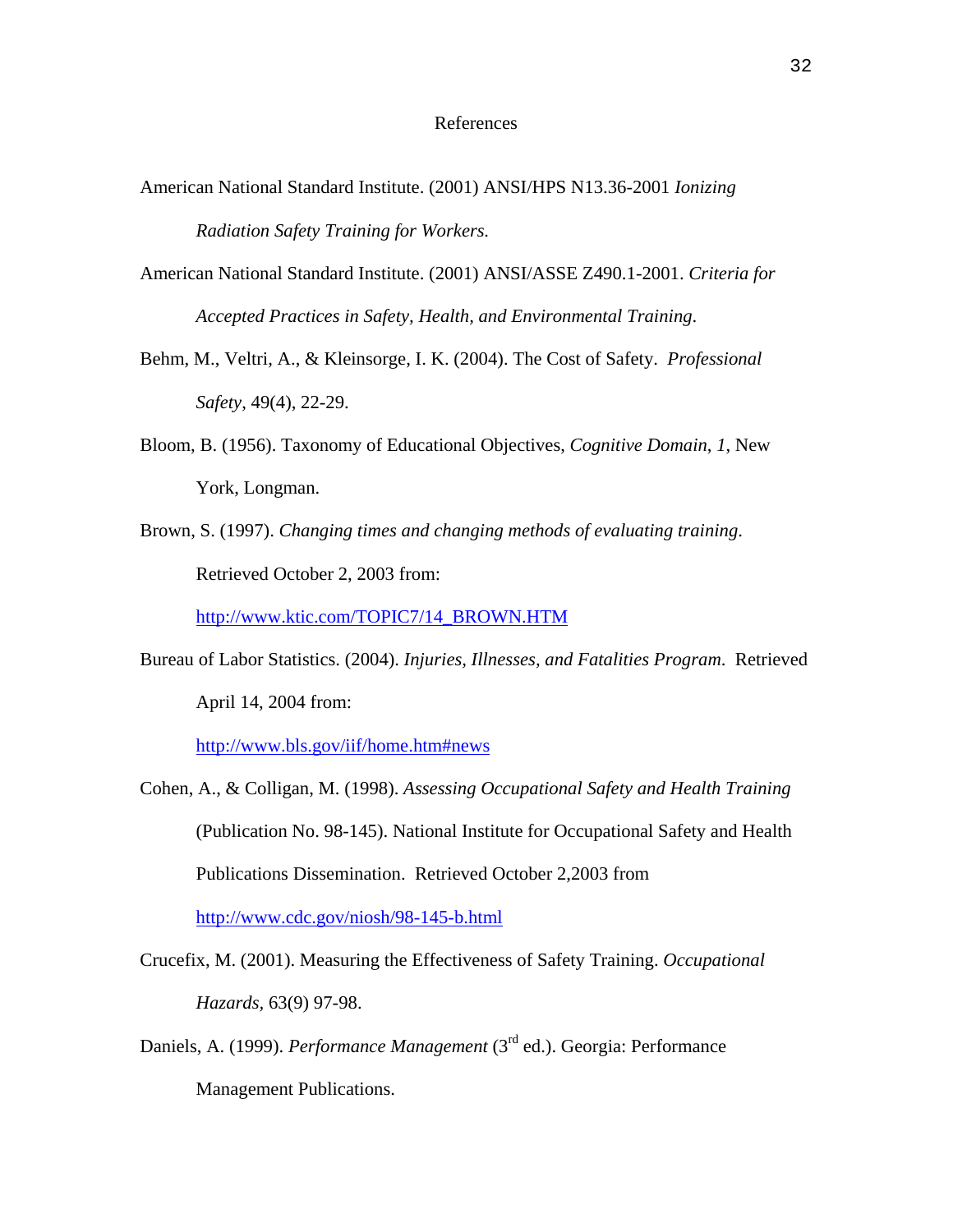Dowling, N. L., & McKinnon, S. H. (2002). Instructional Objectives. *Professional Safety*, 47(4), 41-44.

Galvin, T. (2002). 2002 Industry Report. *Training*, 24-33.

- Keller Online. *Interactive Safety Management Tool*. Retrieved October 2, 2003 from: [http://www.kelleronline.com/topics/TopicInfo.aspx?topickey=1188&doctype=15](http://www.kelleronline.com/topics/TopicInfo.aspx?topickey=1188&doctype=15&pagekey=234062&linktype=0&linkdata=511333) [&pagekey=234062&linktype=0&linkdata=511333](http://www.kelleronline.com/topics/TopicInfo.aspx?topickey=1188&doctype=15&pagekey=234062&linktype=0&linkdata=511333)
- Kirkpatrick, D.L. (1998). *Evaluating Training Programs, The Four Levels* ( $2<sup>nd</sup>$  ed.). California: Berrett-Koehler Publishers.
- Kirkpatrick, D. (1995). [Review of the video program *Evaluating Training Programs The Four Levels]*. Virginia: American Society for Training and Development.
- Leatherman, D. (1990). *The Training Trilogy, Assessing Needs*. Massachusetts: Human Resource Development Press, Inc.
- Matthews, J., Hudson, A., (2001). Guidelines for Evaluating Parent Training Programs. *Family Relations*, 50(1), 77-86.
- Machles, D. (2003). Evaluating the Effectiveness of Safety Training. *Occupational Health & Safety*, 72(6), 54-63.
- McNamara C. (1999) *Evaluating Training and Results*. Retrieved October 2, 2003 from: [http://www.mapnp.org/library/trng\\_dev/evaluate/evaluate.htm](http://www.mapnp.org/library/trng_dev/evaluate/evaluate.htm)
- Merriam-Webster Online (2003). *Collegiate Dictionary*. Retrieved October 3, 2003 from: <http://www.m-w.com/home.htm>
- Nickols, F. (2000) *Evaluating Training There is no "cookbook" approach*. Retrieved October 2, 2003 from:<http://home.att.net/~nickols/evaluate.htm>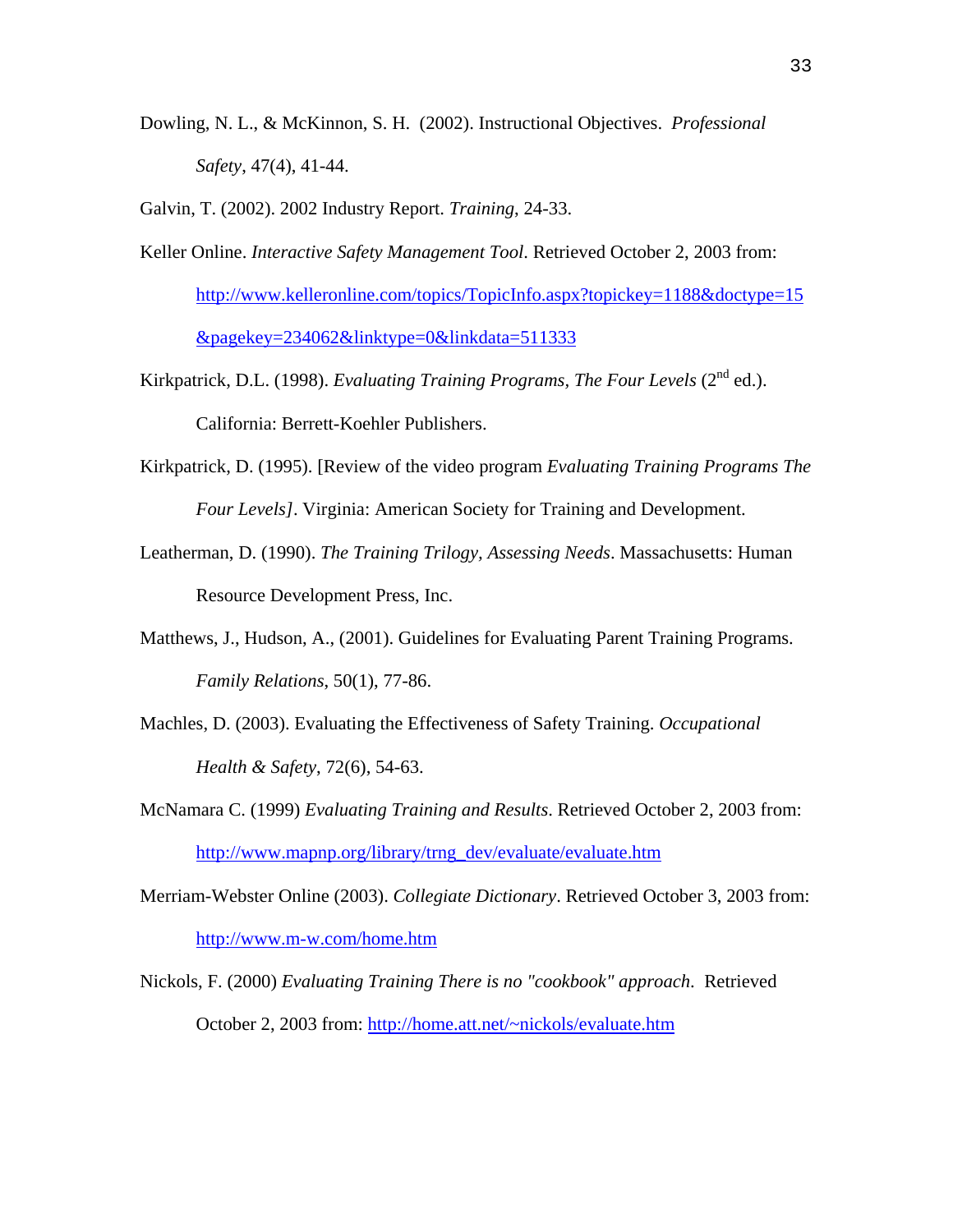- Phillips, J. (1997). *Handbook of Training Evaluation and Measurement Methods*. Texas: Gulf Publishing Company.
- Phillips, P. (2002). *The Bottomline on ROI : Basics, Benefits, & Barriers to Measuring Training and Performance Improvement*. Georgia: CEP Press.
- Plog, B., Niland, J., Quinlan, P., (2000). *Fundamentals of Industrial Hygiene (4th ed.)* Illinois: National Safety Council.

Robotham, G. (2001). Safety Training That Works. *Professional Safety*, 46(5), 33-37.

- Thompson, M., (2000). Planning, Writing & Producing Employee Education Programs. *Professional Safety*, 45(12), 33-39.
- U.S. Department of Labor Occupational Safety and Health Administration (1998). *Training Requirements in OSHA Standards and Training Guidelines* (Publication No. 2254) Washington D.C.: OSHA Publications.
- Wade, P. (1994). *High Impact Training Series, Measuring the Impact of Training*. California: Richard Chang Associates, Inc.
- XYZ Medical Center (2003). *Internal Publications*, Rochester, MN.

XYZ Medical Center (2004). *Internal Publications*, Rochester, MN.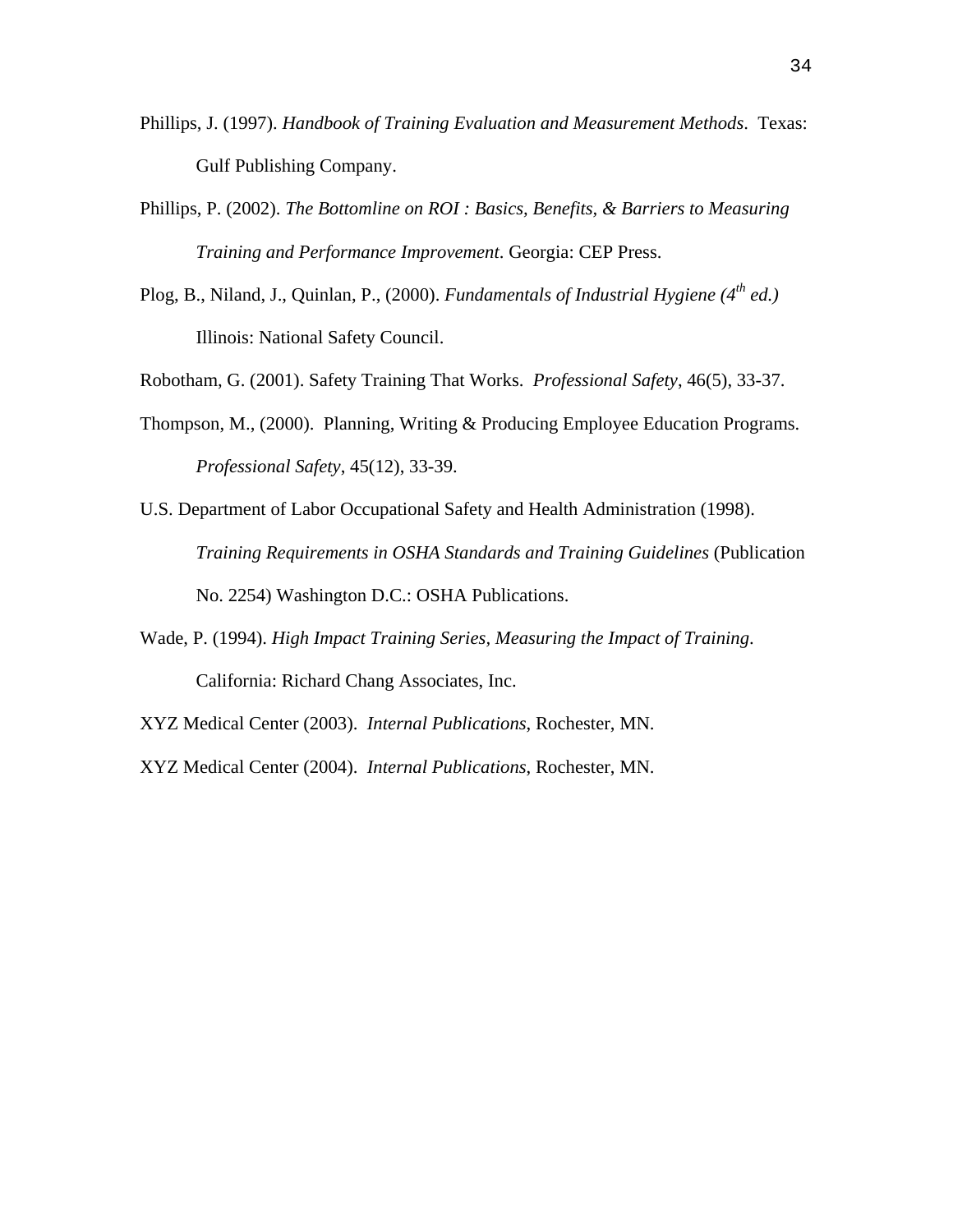# Appendix A: Survey Instrument

I am conducting a survey as part of my thesis requirement for the University of Wisconsin-Stout. The attached survey is completely voluntary and anonymous. Please take a few minutes to fill out and return to me through the internal mail system by 10-30-2003

Thank you for your time and assistance.

Jeff Nesbitt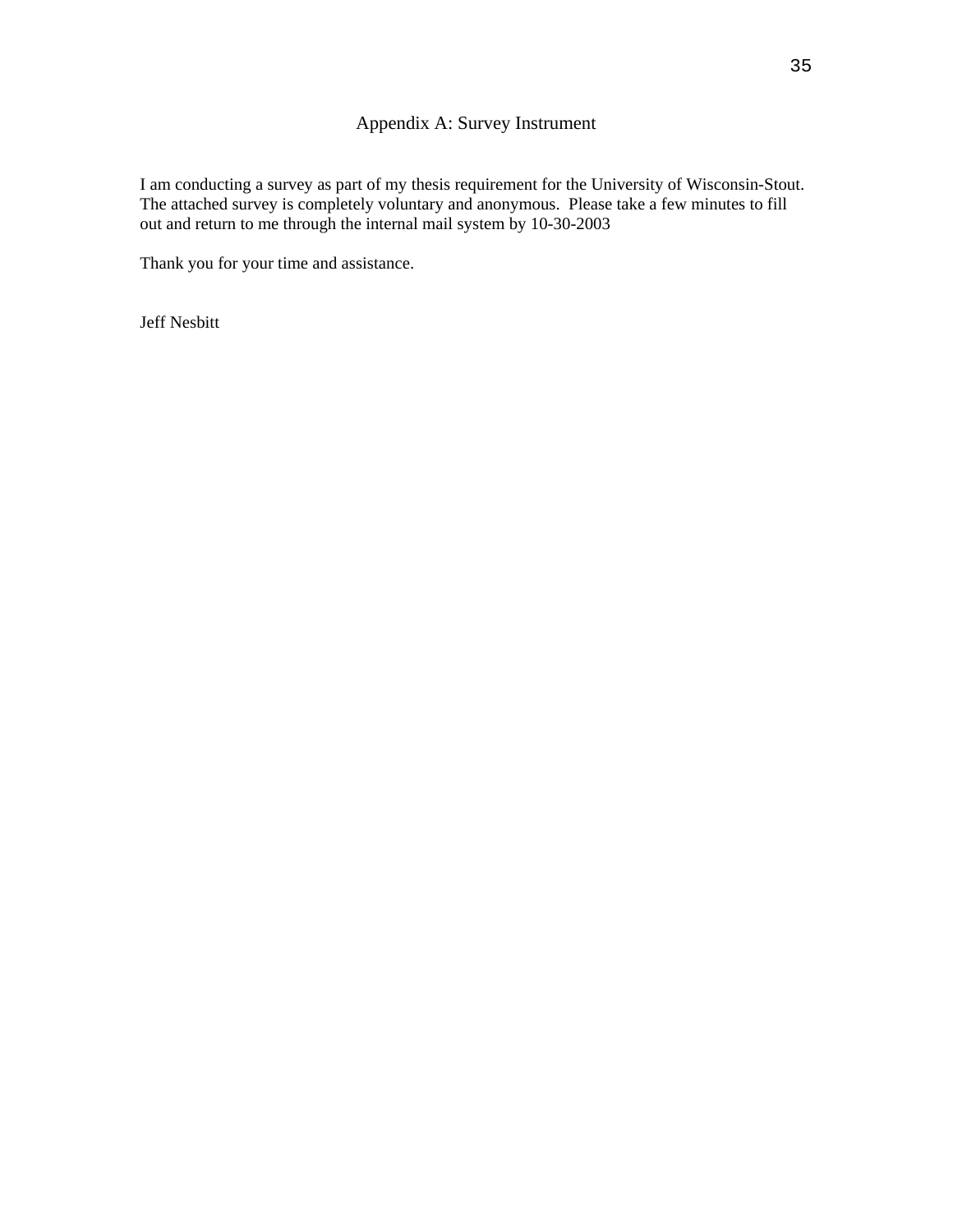Please answer the following questions by placing a check mark in the correct column. If you answer "yes" to any questions from 2-7 please enter the approximate percentage of total trainees that you typically evaluate.

*Definition of training:* Any activity provided to trainees to gain, improve, or retain specified knowledge, skills, or abilities. Some examples of training include lectures, demonstrations, or developing online presentations.

|                                                                                                                                                                                                                                                                                      | YES |    | NG            |
|--------------------------------------------------------------------------------------------------------------------------------------------------------------------------------------------------------------------------------------------------------------------------------------|-----|----|---------------|
| Do you provide any Environmental Health and/or Safety training<br>to employees?<br>If the answer is $no$ , please stop and mail the survey. If yes, please<br>proceed to question number two.                                                                                        |     |    |               |
|                                                                                                                                                                                                                                                                                      | YES | NO | $\frac{0}{0}$ |
| Do you evaluate the effectiveness of this training?<br>If the answer is no, please stop and mail form. If yes, please<br>complete attached form for each topic that you evaluate. Note if<br>you train on multiple topics please make a copy of the attached<br>form for each topic. |     |    |               |

I understand that by returning this questionnaire, I am giving my informed consent as a participating volunteer in this study. I understand the basic nature of the study and agree that any potential risks are exceedingly small. I also understand the potential benefits that might be realized from the successful completion of this study. I am aware that the information is being sought in a specific manner so that only minimal identifiers are necessary and so that confidentiality is guaranteed. I realize that I have the right to refuse to participate and that my right to withdraw from participation at any time during the study will be respected with no coercion or prejudice.

NOTE: Questions or concerns about the research study should be addressed to Jeff Nesbitt at (507) 255-6043, the researcher, or Dr. Elbert Sorrell at (715) 232-2630, the research advisor. Questions about the rights of research subjects can be addressed to Sue Foxwell, Human Protections Administrator, UW-Stout Institutional Review Board for the Protection of Human Subjects in Research, 11 Harvey Hall, Menomonie, WI, 54751, phone (715) 232-1126.